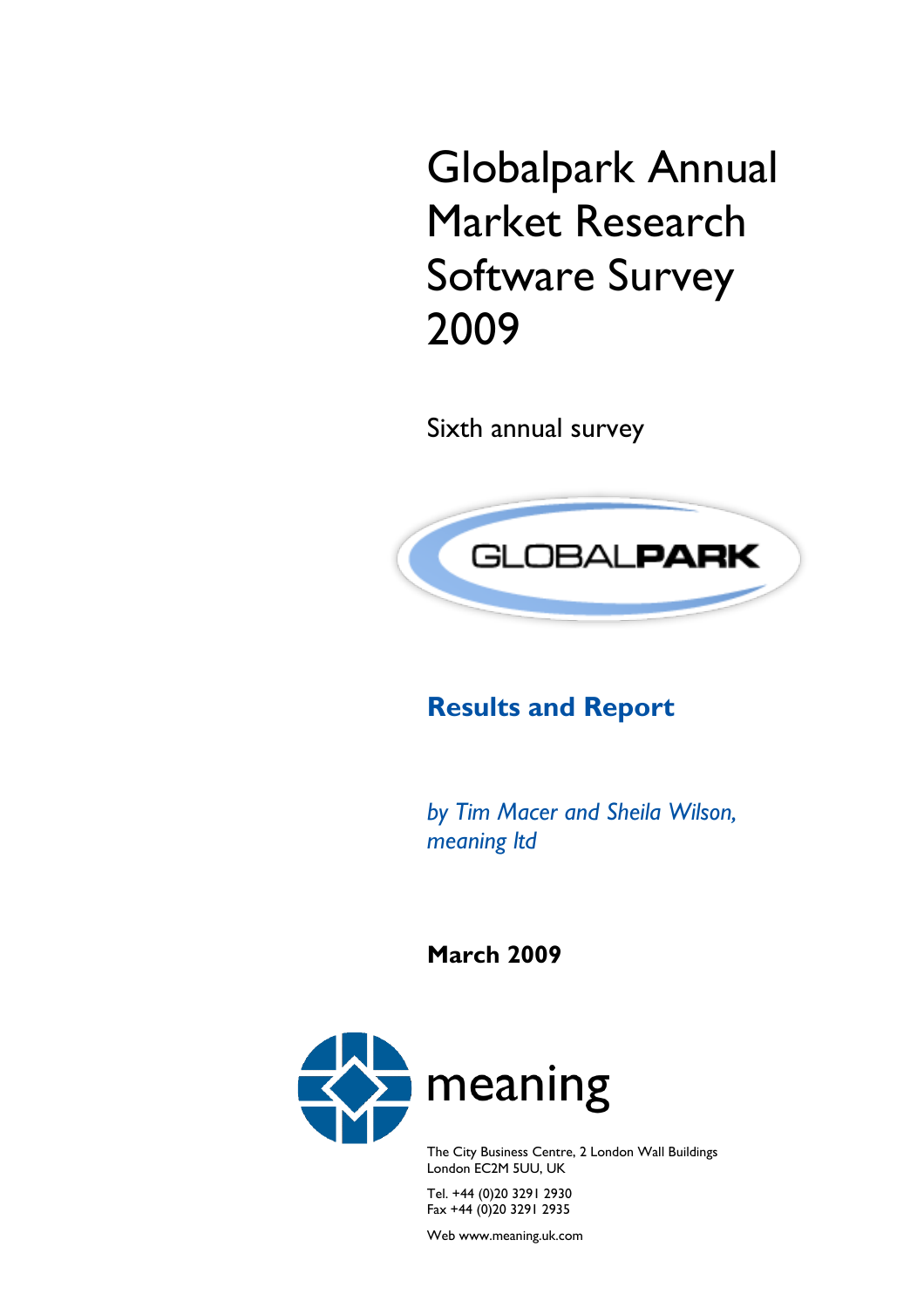## **Contents**

| ı  |              | <b>Introduction and key findings</b>                    | 4  |
|----|--------------|---------------------------------------------------------|----|
|    | $\mathsf{L}$ |                                                         |    |
|    | 1.2          |                                                         |    |
|    | 1.3          |                                                         |    |
| 2  |              | <b>Current and predicted activity</b>                   | 8  |
|    | 2.1          |                                                         |    |
|    | 2.2          |                                                         |    |
|    | 2.3          |                                                         |    |
|    | 2.4          |                                                         |    |
| 3  |              | <b>Mobile research</b>                                  | 14 |
|    | 3.1          |                                                         |    |
|    | 3.2          |                                                         |    |
|    | 3.3          |                                                         |    |
|    | 3.4          |                                                         |    |
| 4  |              | <b>Online communities</b>                               | 18 |
|    | 4.1          |                                                         |    |
|    | 4.2          |                                                         |    |
|    | 4.3          | Characteristics of communities compared with panels20   |    |
|    | 4.4          | Types of communities run by market research companies20 |    |
|    | 4.5          |                                                         |    |
| 5. |              | <b>Software usage and attitudes</b>                     | 22 |
|    | 5. I         |                                                         |    |
|    |              |                                                         |    |
|    | 5.2          |                                                         |    |
| 6  |              | <b>Mixed modes</b>                                      | 25 |
|    | 6.1          |                                                         |    |
|    | 6.2          |                                                         |    |
|    |              | <b>Sample Sources</b>                                   | 27 |
|    | 7.1          |                                                         |    |
|    | 7.2          |                                                         |    |
|    | 7.3          |                                                         |    |
| 8  |              | <b>Tables and reporting</b>                             | 30 |
|    | 8.1          |                                                         |    |
|    | 8.2          |                                                         |    |
|    | 8.3          |                                                         |    |
|    | 8.4          |                                                         |    |
|    | 8.5          |                                                         |    |
| 9  |              | <b>Analysis of sample</b>                               | 35 |
|    | 9.1          |                                                         |    |
|    | 9.2          |                                                         |    |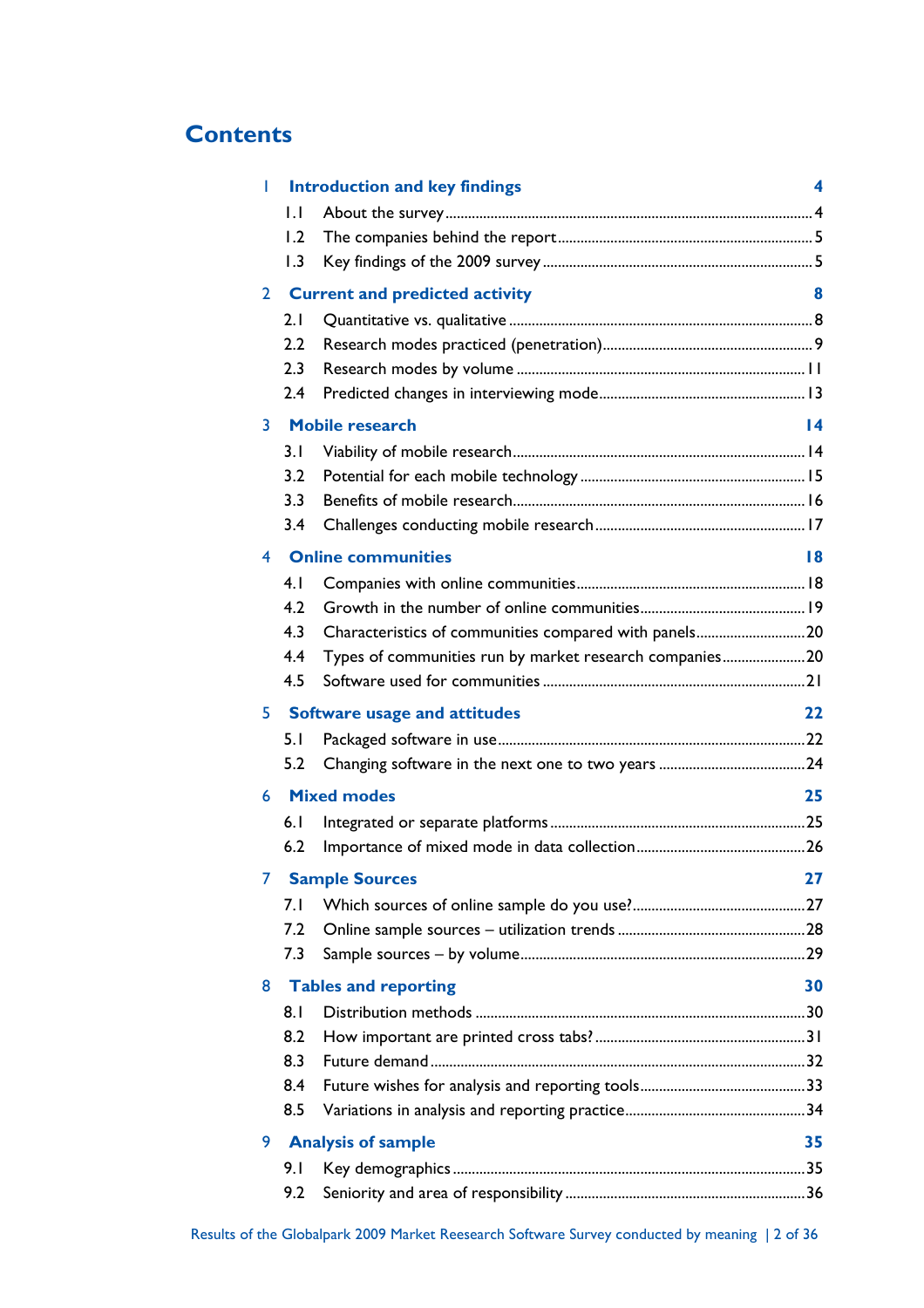## **Figures**

| Figure I Research activities undertaken: % volume at each company 8                  |  |
|--------------------------------------------------------------------------------------|--|
| Figure 2 Percentage of market research firms using each mode of research 9           |  |
| Figure 3 Research modes by volumes (% of revenues), four-year trend 11               |  |
| Figure 4 Predicted growth or decline in volumes of research by mode, 4 year trend 13 |  |
|                                                                                      |  |
|                                                                                      |  |
|                                                                                      |  |
|                                                                                      |  |
|                                                                                      |  |
| Figure 10 The percentage of companies operating online communities 18                |  |
|                                                                                      |  |
| Figure 12 The characteristics of communities compared with panels20                  |  |
|                                                                                      |  |
| Figure 14 Plans to change software in the next one to two years, 2006-09 24          |  |
| Figure 15 Mixed-mode research, proportion of usage of integrated platforms vs.       |  |
|                                                                                      |  |
|                                                                                      |  |
|                                                                                      |  |
|                                                                                      |  |
|                                                                                      |  |
|                                                                                      |  |
| Figure 21 Share of projects using each distribution mode, by company size30          |  |
| Figure 22 Percentage of projects using each distribution mode 2006-0931              |  |
|                                                                                      |  |
| Figure 24 Changes in demand for new ways of delivering results - overview32          |  |
|                                                                                      |  |
| Figure 26 Analysis and reporting practices by region and company size34              |  |
|                                                                                      |  |
|                                                                                      |  |

### **Tables**

| Table 5 Use of packaged versus own-developed software, 5-year trend23      |
|----------------------------------------------------------------------------|
| Table 6 Distribution of integrated platforms by region and company size 25 |
|                                                                            |
|                                                                            |
|                                                                            |
|                                                                            |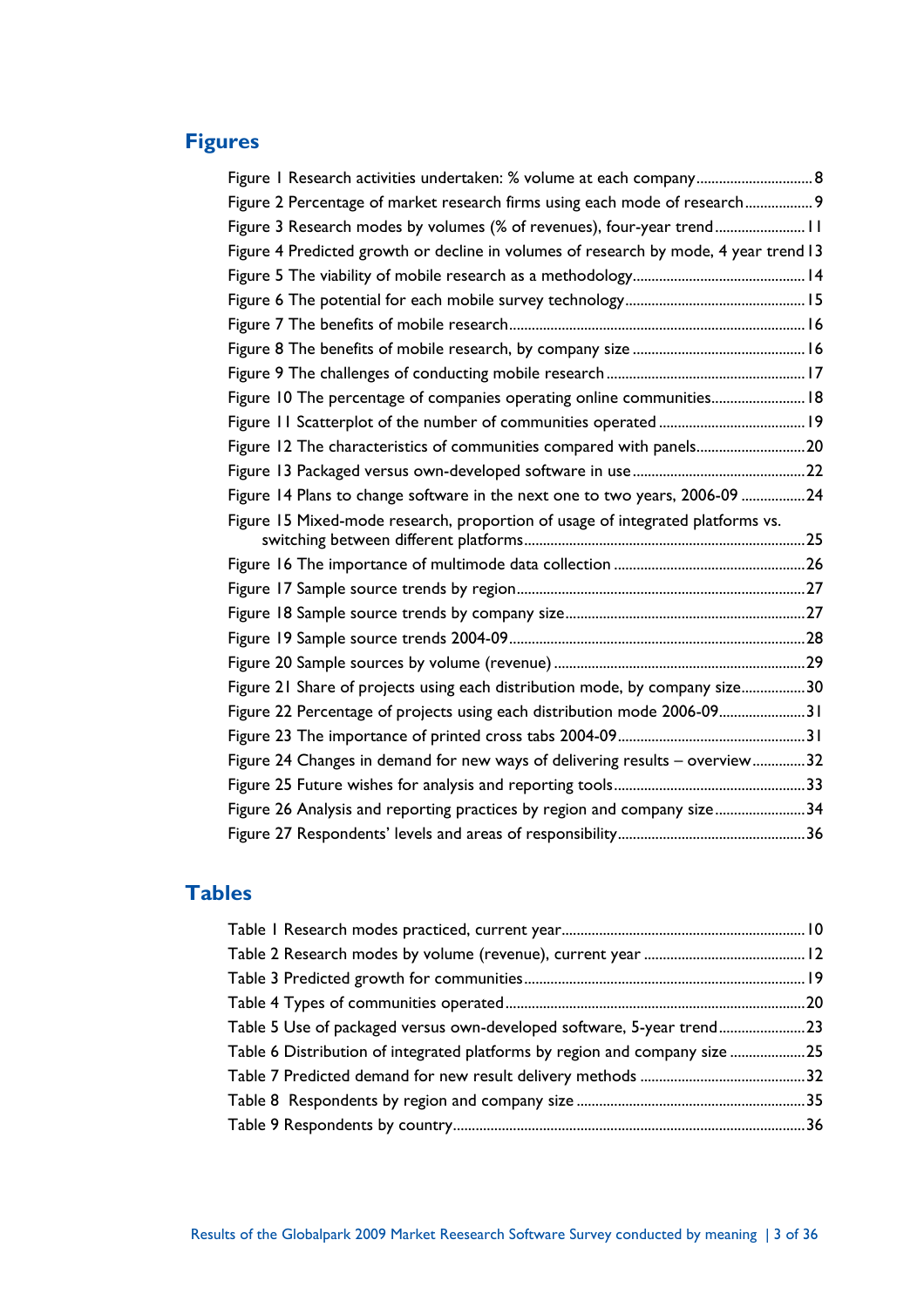# **Introduction and key findings**

## 1.1 About the survey

The Globalpark Annual MR Software survey, now in its sixth year, is conducted annually by meaning ltd, an independent research technology consultancy in London. The survey provides a unique set of information and insights into software and the interplay of technology and methodology within the market research industry. It provides a snapshot of current usage and attitudes and predictions from practitioners, and identifies trends from a number of tracking questions that are asked repeatedly each year.

For 2009, the survey has been kindly sponsored by Globalpark. In the five preceding years it was sponsored by Confirmit. Previous versions of this report can be downloaded from the meaning website at http://www.meaning.uk.com/your-resources/papers-andpresentations/

The survey comprises a sample of around 200 market research companies globally, selecting individuals who are responsible for, influential in or aware of technology decisions within their company. The sample is drawn to ensure representation of three global regions: North America, Europe and Asia Pacific, balanced to represent the relative amount of research carried in these regions, according to figures published by ESOMAR.

The survey consists of a self-completion interview on the Web, comprising around sixty questions and timed to last approximately fifteen minutes.

Unfortunately, participation rates have been falling over the years, and this year the response rate (measured as the number of effective invitations issued, after the removal of bounce-backs, divided by the number of complete interviews achieved) was 11.4%. Furthermore, the sample achieved fell short of the desired 200 responses, at 188.

Despite a low response rate, the survey has succeeded in including a large proportion of senior people within the target group from *bona fide* research companies. Furthermore, many of the trends measured by the survey show a high level of consistency with previous years, so we do consider that the findings have value. However, due to the nature of the sample, as in previous years, we do not attempt to estimate a margin of error, and advise caution in the interpretation of the findings. This report concludes with an analysis of the sample composition, in Chapter 9 (p. 35).

The 2009 Survey, as in previous years, comprises a mixture of tracking questions and new questions for that year which explore topics of the moment. For 2009, these two topics were Mobile Interviewing and Online Communities, which are presented in Chapters 4 (p. 14) and 5 (p. 18) and a summary of all the key findings of the study is given in Chapter 1.2 (p. 5).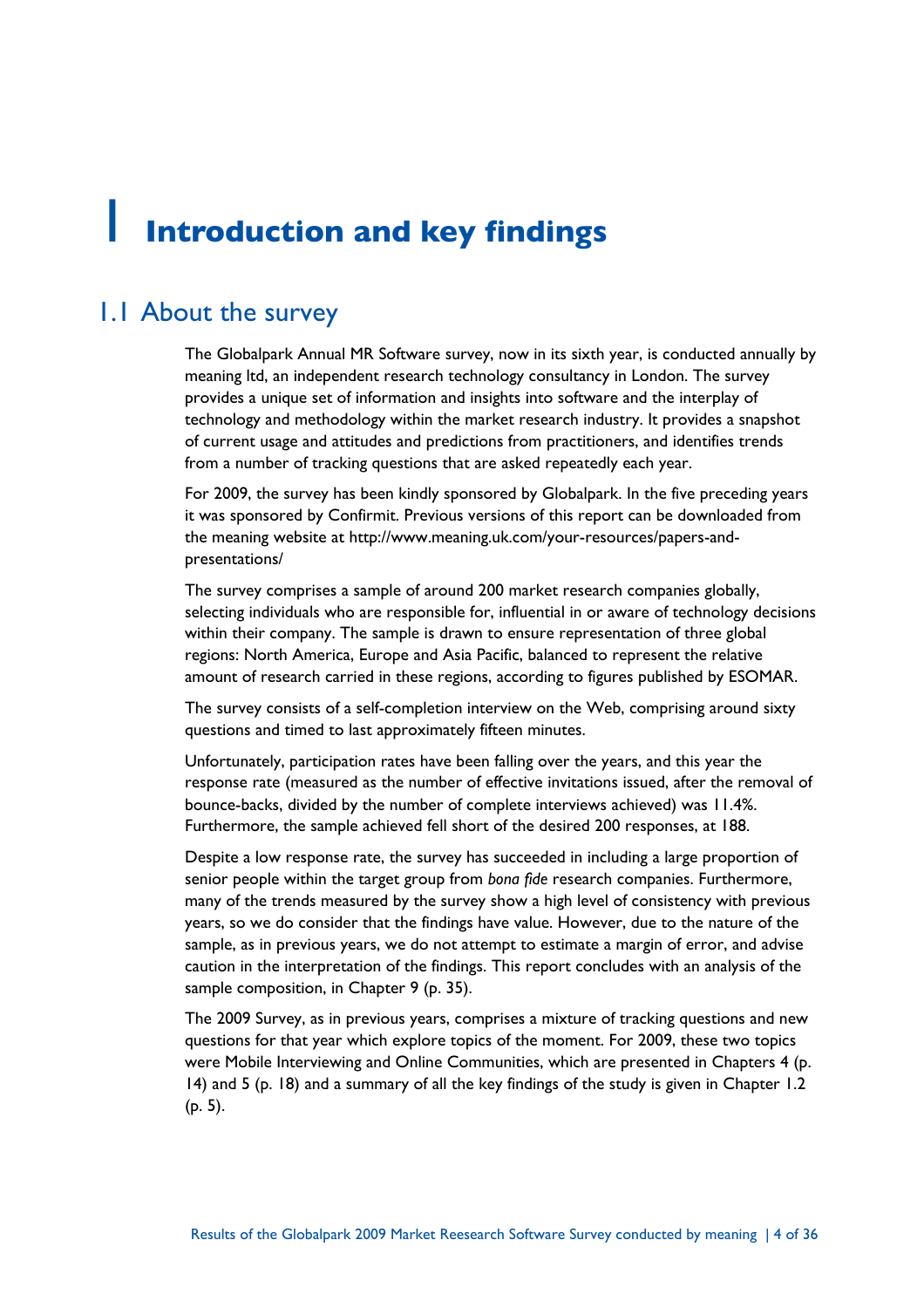## 1.2 The companies behind the report

#### 1.2.1 Globalpark: sponsor of the survey

Globalpark provides panel community and survey software that enables organizations to manage what matters across the enterprise. By capturing feedback and tracking behaviour of customers, employees and partners, they gain insights that drive better business decisions. By identifying and empowering influential advocates, they build reputation and extend reach.

Founded in 1999, Globalpark software is German-engineered and globally-tested by leading brands and top market research institutes, including: Continental, Daimler, General Mills, GfK, IDC, Nintendo, SonyBMG, TNS, Warner Music and Wrigley. Globalpark is staffed by renowned research pioneers, with offices across the US, UK, Germany and Austria.

#### 1.2.2 meaning

meaning is an independent consultancy practice based in London which specialises in the application of software, technology and methodology to every aspect of market, opinion and social research.

Founded in 2003 by Tim Macer, who is a prolific author on the subject of research technology, meaning advises research companies and research users on how to make better use of technology. It also works with a wide range of specialist software providers helping them to design better products for research. In addition, meaning carries out research within the field of research technology, the results of which it always makes available through its website at www.meaning.uk.com or through publication.

## 1.3 Key findings of the 2009 survey

#### 1.3.1 Mobile research

- **Research industry split over viability**. Research is split on the viability of selfcompletion mobile-based research, with 45% seeing it as viable 48% only seeing it as close to becoming viable (and not really viable at present) with a further 7% never expecting it to be viable (Figure 5).
- **Large firms much more open mobile research**. Mobile research is considered much more viable among large companies though, with two-thirds seeing it viable now, to some extent, and North America favours it more than Europe; Asia Pac is the most skeptical region (Figure 5).
- **Convenience to respondents seen as the main benefit. This is followed by** better response rates, better coverage and being closer to 'the moment of truth' (Figure 6).
- **Small form factor seen as the greatest challenge. This is followed by access to Small form 3.** the sample and the challenge of working with different devices. Confidentiality from participating in public places is not viewed as an issue (Figure 9).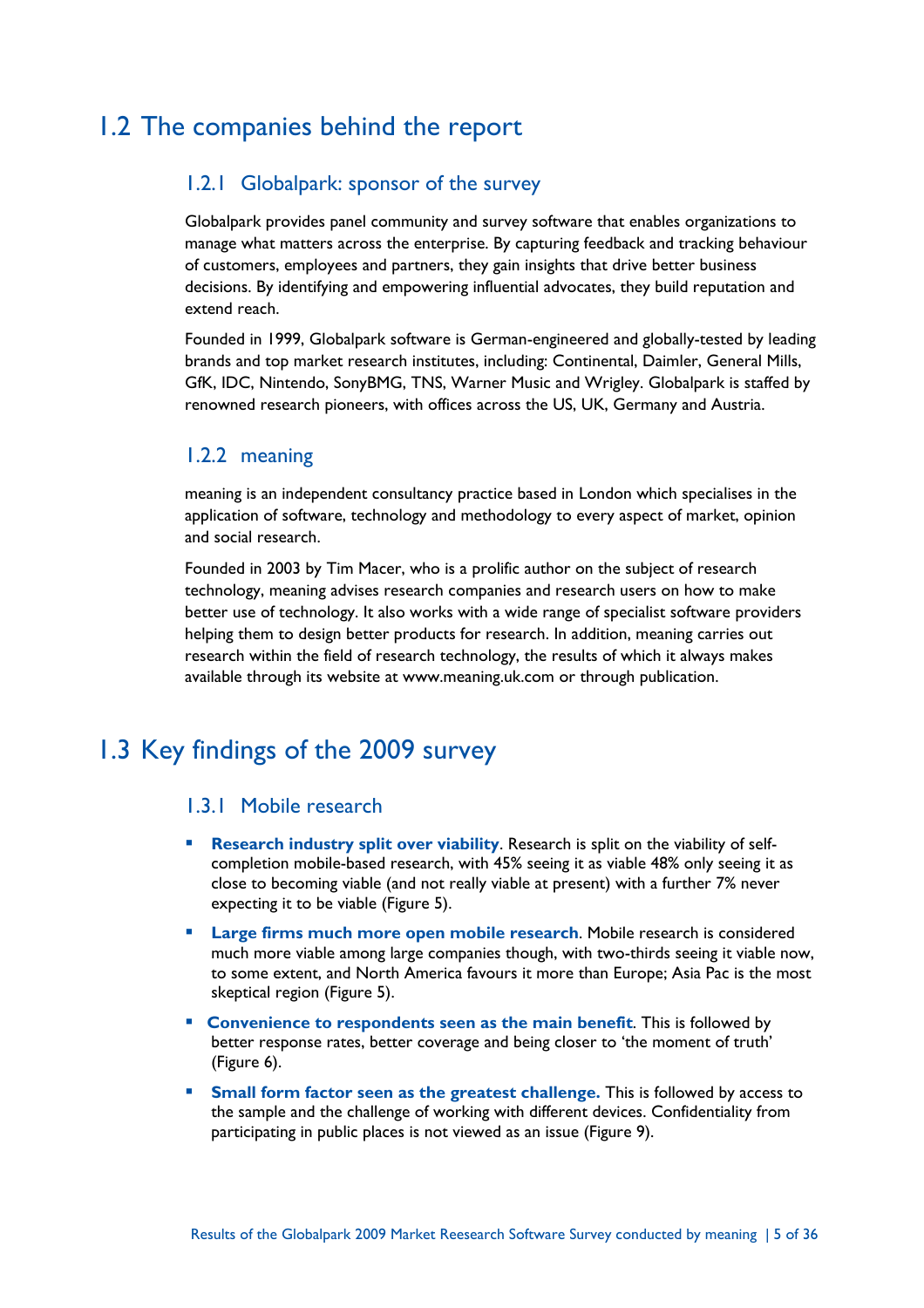#### 1.3.2 Communities

- **Communities are still very rare.** Only one in six research firms operates a community at present. One in four of the larger firms have them but that drops to one in ten among smaller firms (Figure 10).
- **Early adopters are still operating very few communities**. 59% of firms operate three or less communities and a third of them have only one (Figure 11).
- **Interactivity is the key difference.** Half of firms see the ability for members to interact with each other as a key differentiator in communities as opposed to research panels. This is closely followed by a focus on an area of special interest (Figure 12).
- **Growth predictions are strong** particularly among the largest and also small firms (Table 3).
- **Consumer communities dominate.** Only one in five communities are B2B, the rest are consumer (Table 4).

#### 1.3.3 Research software trends

- **Quant may dominate but qual still important**. While quantitative research dominates (70% of firm's revenues worldwide), quant remains a significant activity for research companies and is widely practiced, bringing in another 20% of revenues. (Figure 1).
- **Web rules supreme; CATI is declining gradually.** Web remains the dominant mode with 94% of companies providing it, deriving 46% of their revenues from it. Over the past 5 years, the research modes offered have varied little, but the proportions of work has shifted to the web, though the decrease in CATI is gradual (Figure 2).
- **Minority modes growing.** Mobile modes and mixed modes remain minority activities, though they all show growth.
- **Some growth in SMS.** Our survey has detected a small but consistent increase in the use of SMS over the years, both in the companies offering it and the amount of activity.
- **Prediction: web at peak, CATI taking a hit.** The outlook from participants to future trends shows CATI taking a hit, but with Web appearing to have reached its peak, CAPI remaining largely unchanged but with many of the more novel methods being tipped for significant growth (Figure 3 and Figure 4).
- **Large firms more adventurous over new methodologies**. Larger companies are anticipating more rapid growth in mobile methods than the smaller firms, and the other newer methods, and also predicting a more rapid decline in paper-based surveys. The medium-sized companies come across as rather more conservative than the large ones in their predictions for future adoption of the newer modes. (Figure 4 and Figure 5)
- **Also new delivery methods.** Larger companies are anticipating more rapid growth in mobile methods than the smaller firms, and the other newer methods, and also predicting a more rapid decline in paper-based surveys. The medium-sized companies come across as rather more conservative than the large ones in their predictions for future adoption of the newer modes (Figure 24).
- **Demand for new software remains strong.** A third of companies are considering changing their MR software, and a quarter are not sure: the recession seems to have had little effect on firm's willingness to consider changing their software (Figure 14).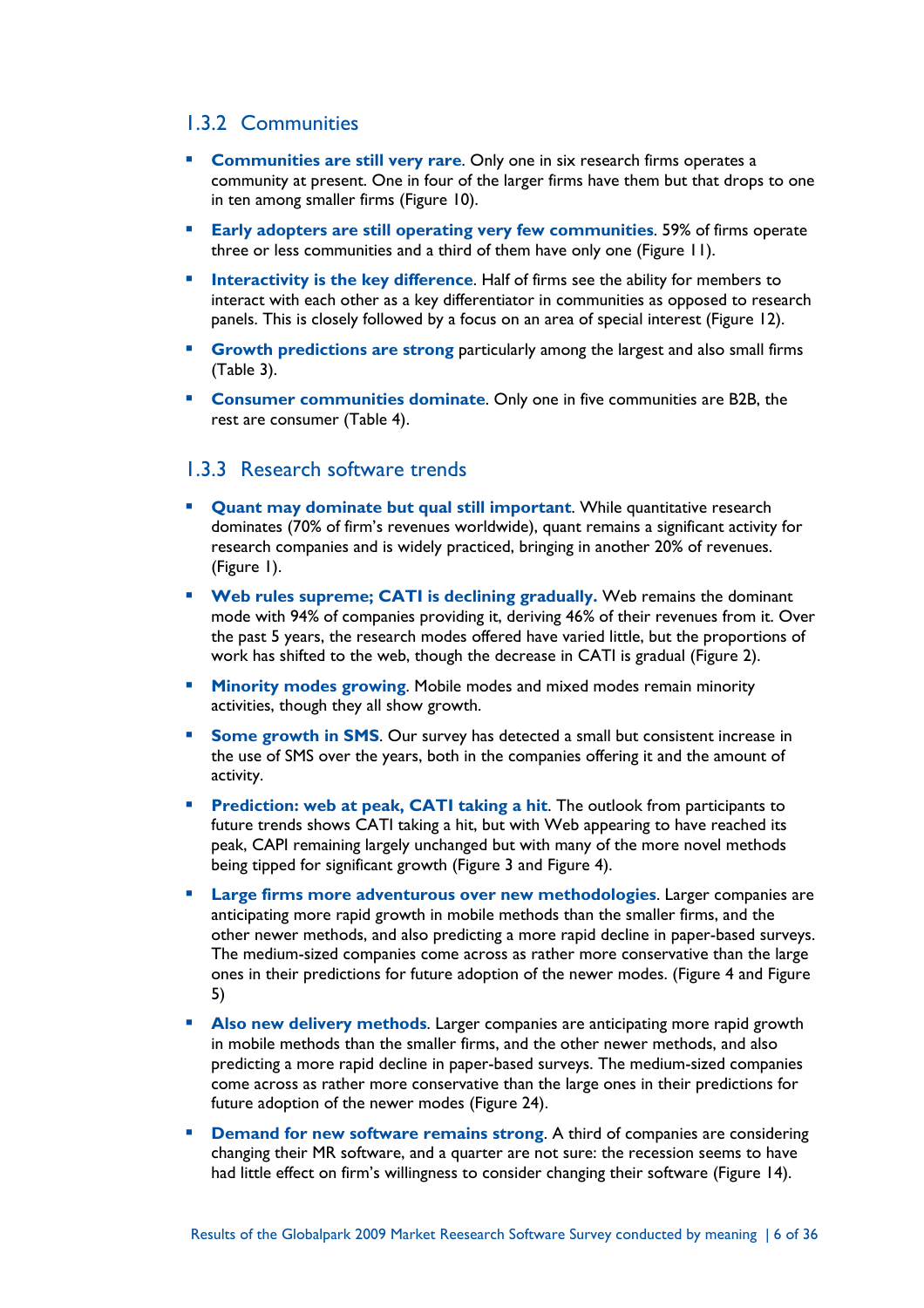- **Mixed mode software now more common.** There has been a steady rise since 2006 in the number of firms with integrated platform for mixed mode research, from only 38% in 2006 to 59% in 2009 (Figure 15). The growth has been strongest in North America (Table 6).
- **A mixed mode offering is a necessity for MR firms.** It's an important consideration for 84% of firms, when thinking about new software (Figure 16).
- **A quarter of panels volumes now comes from firm's own proprietary panels** though large firms making even greater use of their own proprietary panels (Figure 20).
- **Electronic results delivery remains flat**. PowerPoint continues to dominate as the delivery method, with little growth seen in other interactive or web-based methods, despite anticipated demand (Figure 21, Figure 22)
- **Demand for bulk 'printed' cross-tabs declining but very, very slowly**. Those considering them essential have dropped from 59% to 50% over the six years of the study, but the small minority who see them as unnecessary remains remarkably static (Figure 23).
- **Strong growth for dashboards and info portals**. Around a quarter of firms anticipate a major increase in demand (Figure 24, Table 7).
- **Charting remains a key unmet need.** Two-thirds of firms still looking for better tools to automate the production of charts and PowerPoint (Figure 25).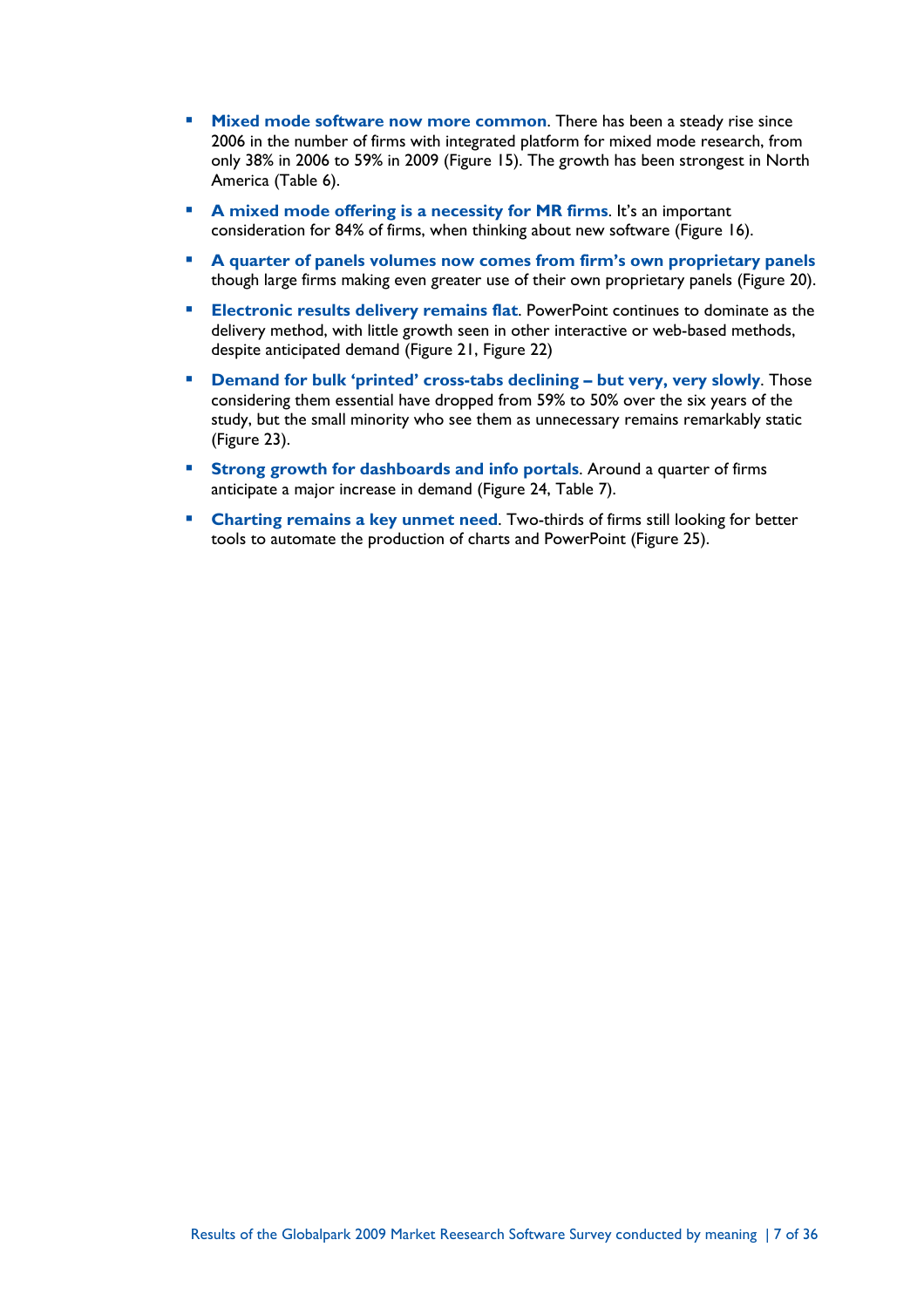# 2 **Current and predicted activity**

# 2.1 Quantitative vs. qualitative



#### **Figure 1 Research activities undertaken: % volume at each company**

- **Between two thirds and three quarters of research revenues are quantitative and this** figure is much the same for all regions and company sizes
- The rest is divided into qualitative research, other research and non-research activities, with qualitative accounting for most of the rest of activities. These figures are broadly similar for all regions of the world and company sizes. The only possible exception is Asia Pac, where the qualitative research appears to be of less importance than elsewhere and 'other research' is of greater importance, but this difference could be due to the relatively small sample size for the region, which is 31.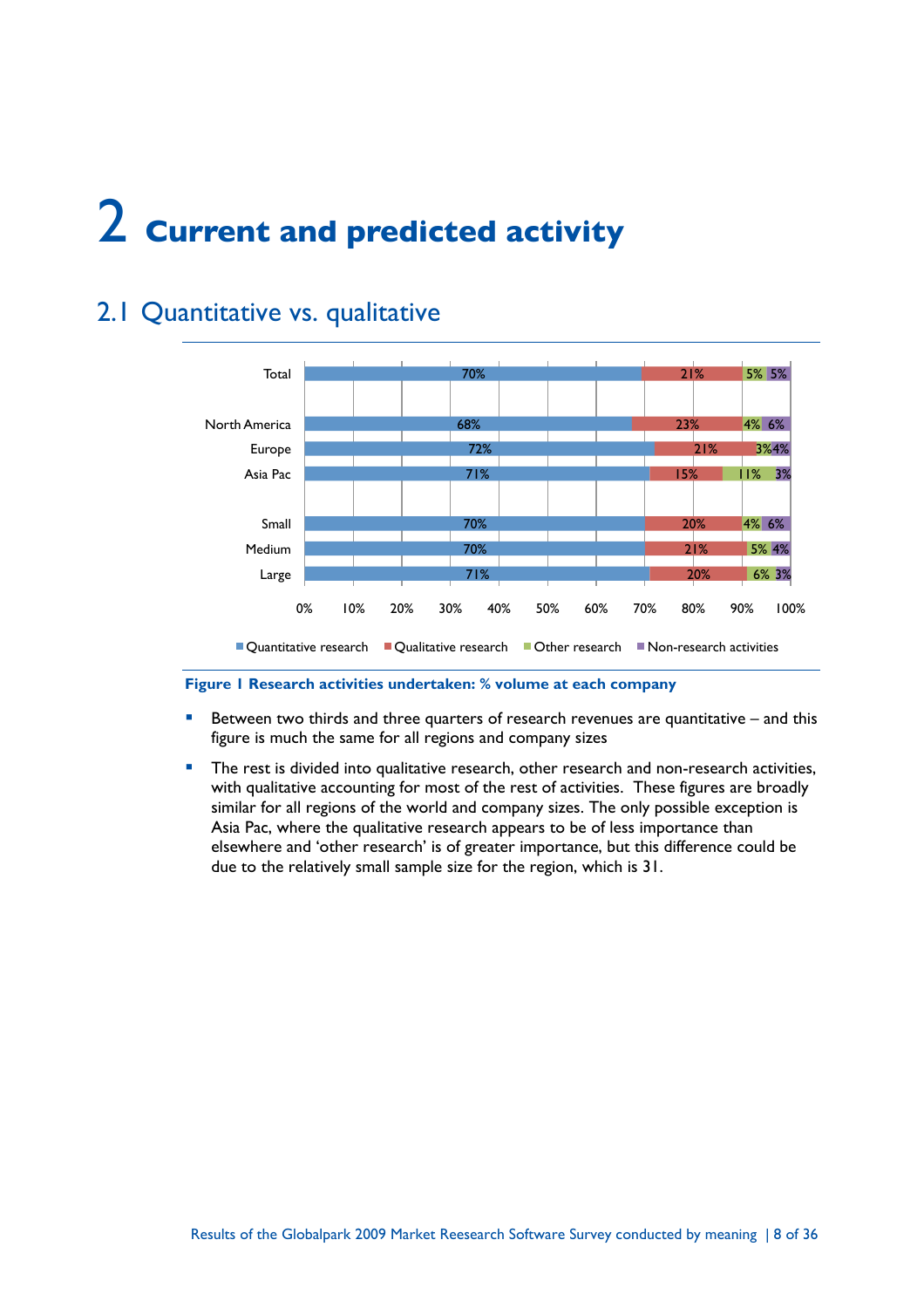

## 2.2 Research modes practiced (penetration)

#### **Figure 2 Percentage of market research firms using each mode of research**

- As in previous years, the Web is by far the most widespread mode of research, with nearly all respondents (94%) saying that their companies do this type of work. In 2009, it is the first time that the figure for Web has remained static.
- **The proportion of companies using CATI has remained at around 70% since 2006.**
- In 2008 there was a large drop in the use of PAPI. In 2009, there appears to have been a steep increase. It is not clear why this would have happened; especially as is shown in the next section of this report, the proportion of revenues from PAPI has decreased every year, except 2009.
- CAPI, like PAPI, experienced quite a significant drop in 2008 and then bounced back in 2009. In the case of CAPI this could be due to a possible increase in popularity of mobile CAPI as the technology matures.
- Mobile CAPI is a significant methodology, with 21% of companies offering it in 2009 (we do not have figures for previous years). In North America, where laptop CAPI is traditionally not as widely used as elsewhere, mobile CAPI is offered to a similar extent as elsewhere in the world.
- Company size has a strong effect on the likelihood of CAPI usage the larger the company, the more likely it is that it includes CAPI it its portfolio. More than twofifths (43%) of large companies conduct laptop CAPI surveys, whereas just over one-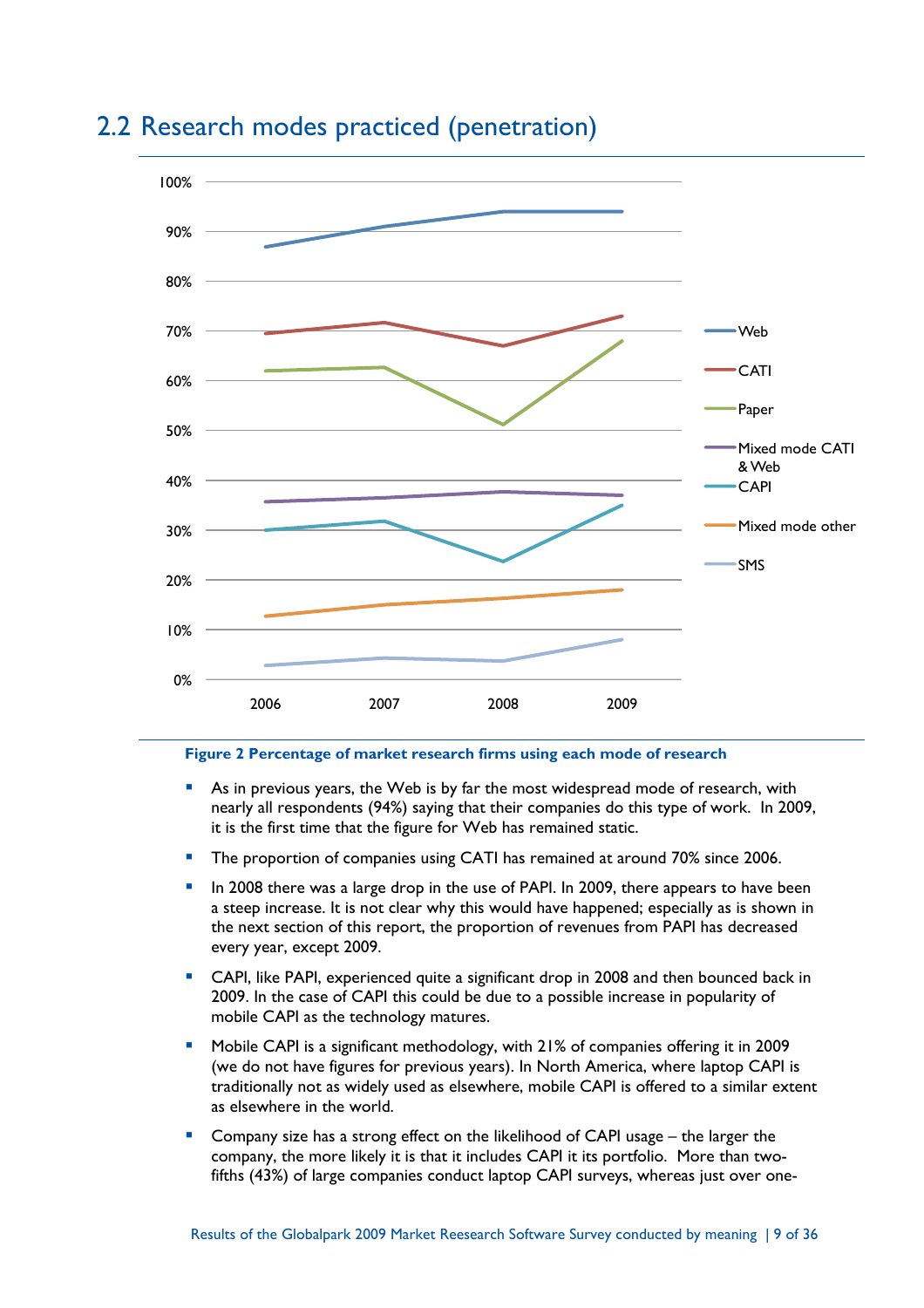fifth (23%) of small companies do so. The story is similar, but more extreme, with mobile CAPI – 43% of large companies offer it against 15% of small companies.

- **In 2008 it appeared that they may be a gradual upward trend towards mixed mode** research. However, this is looking slightly less certain now, since there has been no increase between 2008 and 2009 – in both years, 45% of respondents say that they are employing this method, against 43% in 2007 and 41% in 2006. As in previous years, nearly all of this is a combination of Web and CATI. The usage of this method has remained stable since 2006, whereas 'other mixed mode' has grown, if only very gradually, from 13% in 2006 to 18% in 2009.
- It appears that SMS interviewing could be taking off, although it is still a minority methodology. In the 2008 survey 4% of companies offered it and in 2009 it was 8%. These figures are small, so they must be regarded with some caution. In the 2008 study it seemed that large companies were starting to explore SMS, and in the 2009 there is a wider range of companies offering it. Out of the 188 respondents who completed the study, 15 said their companies offer SMS surveys. Of those 15, seven were from large companies, representing 19% of large companies. 10% of medium companies offer SMS and 3% of small companies.
- 'Self completion using mobile devices' is still very much a minority methodology with 11 of the 188 respondents saying that their companies offered it. Of those 11, nine were in North America.

|                    |       | North   |        | Asia |       |        |       |
|--------------------|-------|---------|--------|------|-------|--------|-------|
| 2009               | Total | America | Europe | Pac  | Small | Medium | Large |
| N                  | 188   | 74      | 83     | 31   | 96    | 52     | 37    |
| Web                | 94%   | 99%     | 94%    | 81%  | 96%   | 88%    | 95%   |
| CATI               | 73%   | 76%     | 76%    | 61%  | 71%   | 65%    | 89%   |
| Paper              | 68%   | 62%     | 73%    | 68%  | 70%   | 62%    | 73%   |
| Mixed mode CATI &  |       |         |        |      |       |        |       |
| Web                | 37%   | 46%     | 37%    | 16%  | 33%   | 33%    | 54%   |
| Laptop CAPI        | 29%   | 24%     | 35%    | 23%  | 23%   | 29%    | 43%   |
| mCAPI              | 21%   | 22%     | 19%    | 26%  | 15%   | 17%    | 43%   |
| Other mixed mode   | 18%   | 20%     | 18%    | 13%  | 14%   | 25%    | 22%   |
| <b>IVR</b>         | 12%   | 23%     | $6\%$  | 3%   | 4%    | 15%    | 27%   |
| <b>SMS</b>         | 8%    | 12%     | 5%     | 6%   | 3%    | 10%    | 19%   |
| Self-completion on |       |         |        |      |       |        |       |
| mobile devices     | 6%    | 12%     | 2%     | 0%   | 4%    | 4%     | 14%   |
|                    |       |         |        |      |       |        |       |

#### 2.2.1 Current year, research modes practiced

**Table 1 Research modes practiced, current year**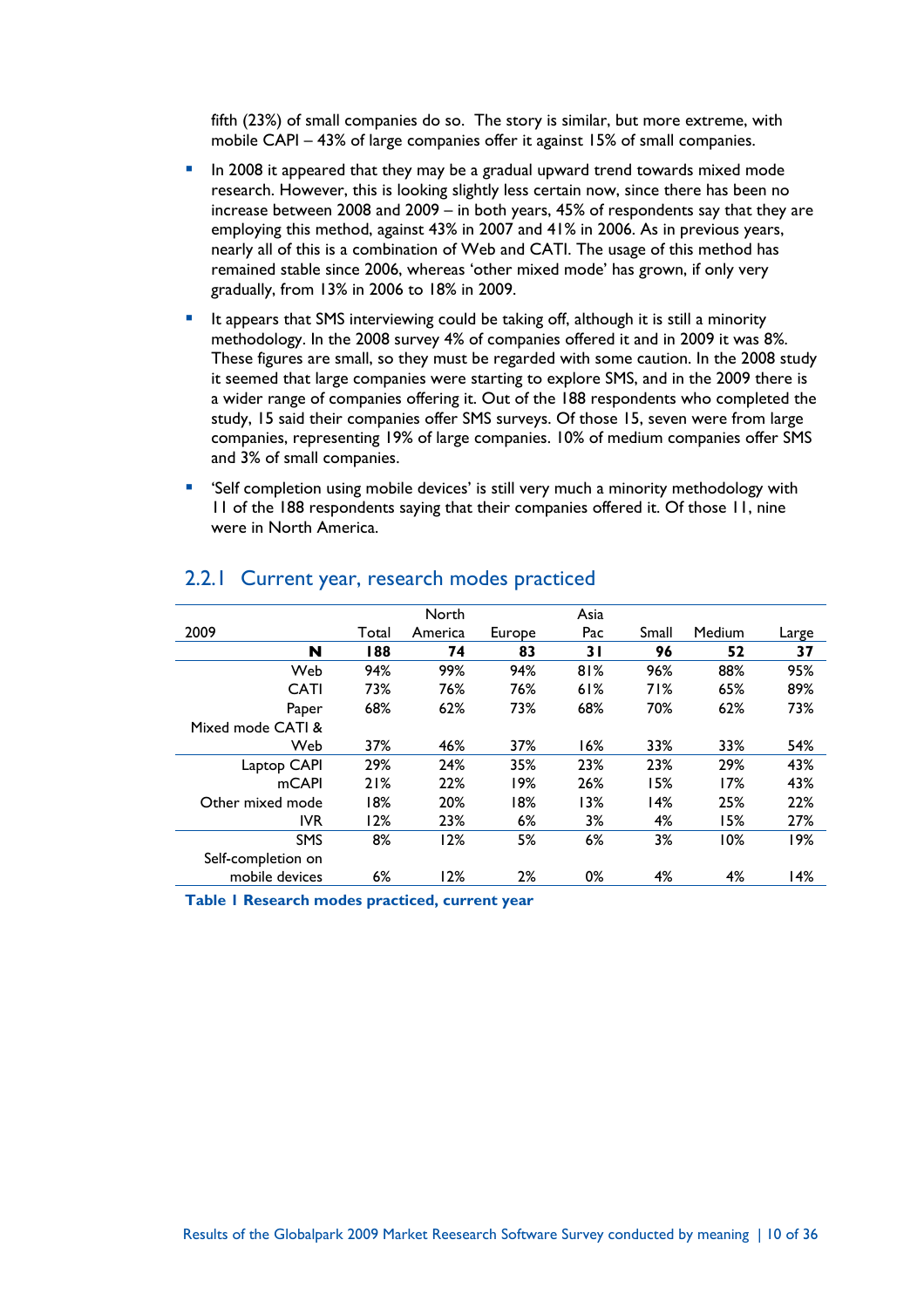## 2.3 Research modes by volume

We ask respondents to estimate the percentage of work undertaken, as a proportion of the company's total revenues, for each mode, in order to be able to estimate the relative volume of research carried out by each mode. However, this does not necessarily equate to the number of interviews carried out by each mode, as the cost per interview can vary by mode.



**Figure 3 Research modes by volumes (% of revenues), four-year trend**

- Web research has grown in the last four years. Whereas in 2008 its growth appeared to be at the expense of PAPI, not CATI, this is no longer quite so clear. Since 2006, Web revenues have grown from 40% to 46% in 2009, and in the same period CATI has dropped from 27% to 23% and PAPI from 21% to 16%. Other modes are relatively unchanged.
- Looking at the world as a whole, nearly half of revenues from quantitative research (46%) are from Web studies. It is therefore the biggest source of revenue for MR companies and it has increased every year, except 2009.
- Web, CATI and paper together are the source of most (85%) of the revenues from quantitative work. This overall percentage has remained virtually unchanged since 2006.
- For the world as a whole, mixed mode research represents 6% of revenues (and the same is true for the years 2006, 2007 and 2008). This figure is fairly consistent for all regions and company sizes. It seems a lower than expected proportion of revenues given that well over two-fifths of companies are conducting mixed mode research. (section 1.2)
- Similarly laptop and tablet CAPI provides a low proportion of the income (5%) compared with the number of companies who use it (29%).
- It is noticeable that in Europe the total revenue from CAPI (on laptops or tablets and mobile devices) is 8%, whereas it is 3% elsewhere. The revenue from paper research is also proportionally greater than in other parts of the world.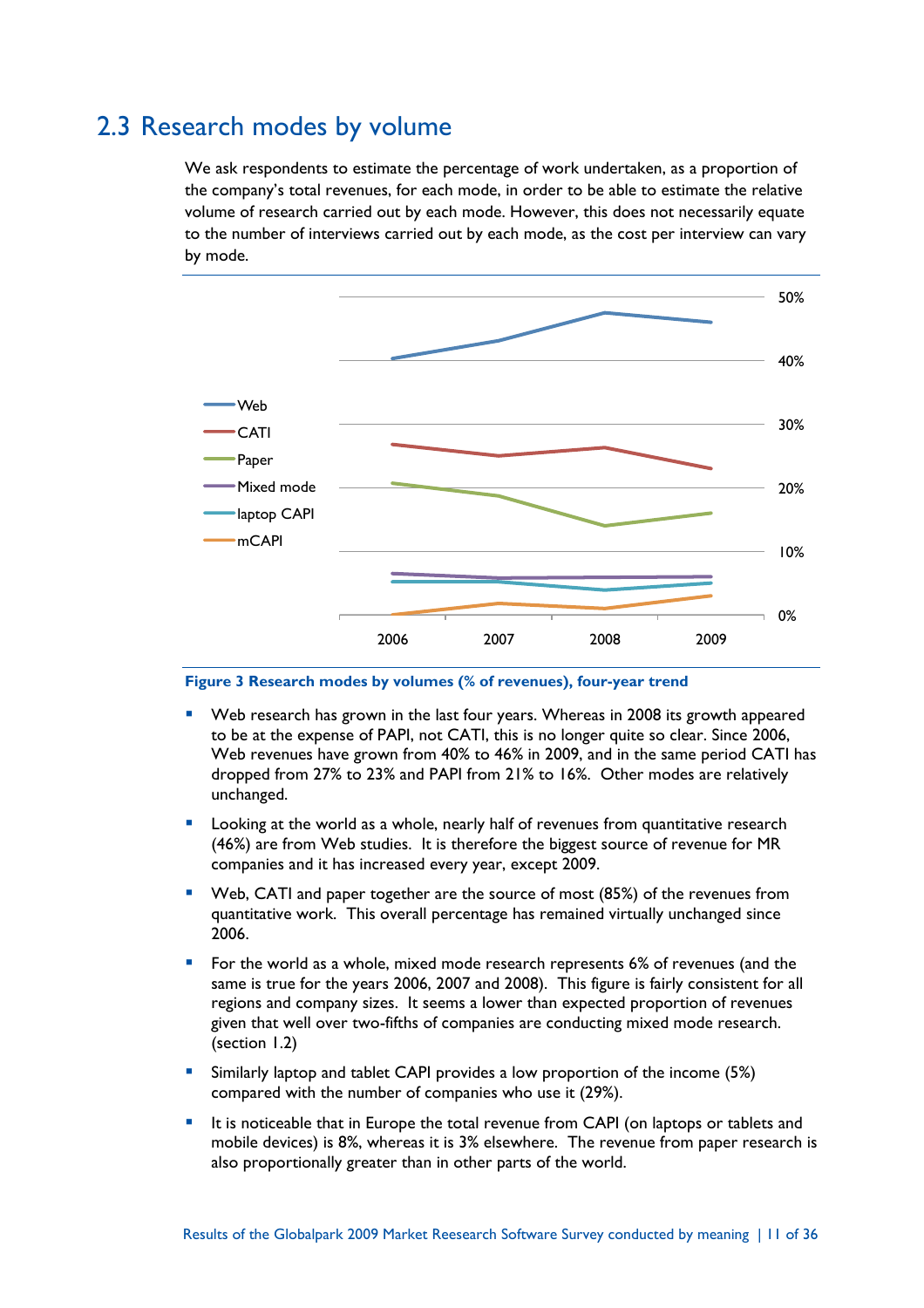- In North America, the revenue from CATI is 31%, which is significantly higher than in other regions.
- SMS, IVR and 'other self completion on mobile devices' provide 1% or less of revenues in all regions. (For the sake of clarity, all of these modes of research have been omitted from the chart).
- **Companies of all sizes earn their revenue in very similar proportions to each other.** All are earning just over a quarter from CATI. Smaller companies earn a slightly lower proportion of their revenues from Web and more from paper. Medium and large companies are earning half of their revenues from the Web and only around 10% from PAPI.
- It is noticeable that large companies earn more from CAPI than smaller and medium companies. At 8%, it is still a small proportion of their overall revenues, but it is double that of small and medium companies.

|                                                         |        | North   |        | Asia   |        |        |        |
|---------------------------------------------------------|--------|---------|--------|--------|--------|--------|--------|
| 2009                                                    | Total  | America | Europe | Pac    | Small  | Medium | Large  |
| N                                                       | 188    | 74      | 83     | 31     | 96     | 52     | 37     |
| CATI (single mode)                                      | 23%    | 31%     | 23%    | 22%    | 27%    | 27%    | 27%    |
| Laptop or tablet CAPI                                   | 4%     | 2%      | 6%     | 3%     | 3%     | 3%     | 7%     |
| CAPI on handheld or<br>mobile devices                   | 2%     | 1%      | 2%     | *      | 1%     | 1%     | 1%     |
| Web surveys (self<br>completion)                        | 47%    | 48%     | 45%    | 55%    | 44%    | 50%    | 49%    |
| SMS text messaging<br>(self completion)                 | $\ast$ | $\ast$  | 1%     | $\ast$ | $\ast$ | *      | $\ast$ |
| Other self-completion<br>on mobile devices<br>(not SMS) | 1%     | 1%      | $\ast$ | $\ast$ | $\ast$ | *      | 1%     |
| <b>IVR</b> (Interactive Voice<br>Response)              | $\ast$ | 1%      | $\ast$ | *      | 1%     | 1%     | 1%     |
| Paper                                                   | 16%    | 12%     | 7%۱    | 13%    | 18%    | 9%     | 10%    |
| Mixed mode CATI<br>and web                              | 3%     | 4%      | 4%     | 4%     | 5%     | 3%     | 3%     |
| Any other mixed<br>mode                                 | 3%     | 1%      | 2%     | 2%     | 1%     | 4%     | 2%     |

#### 2.3.1 Current year research modes by volume

 $*$  Value is  $< 0.5\%$ 

**Table 2 Research modes by volume (revenue), current year**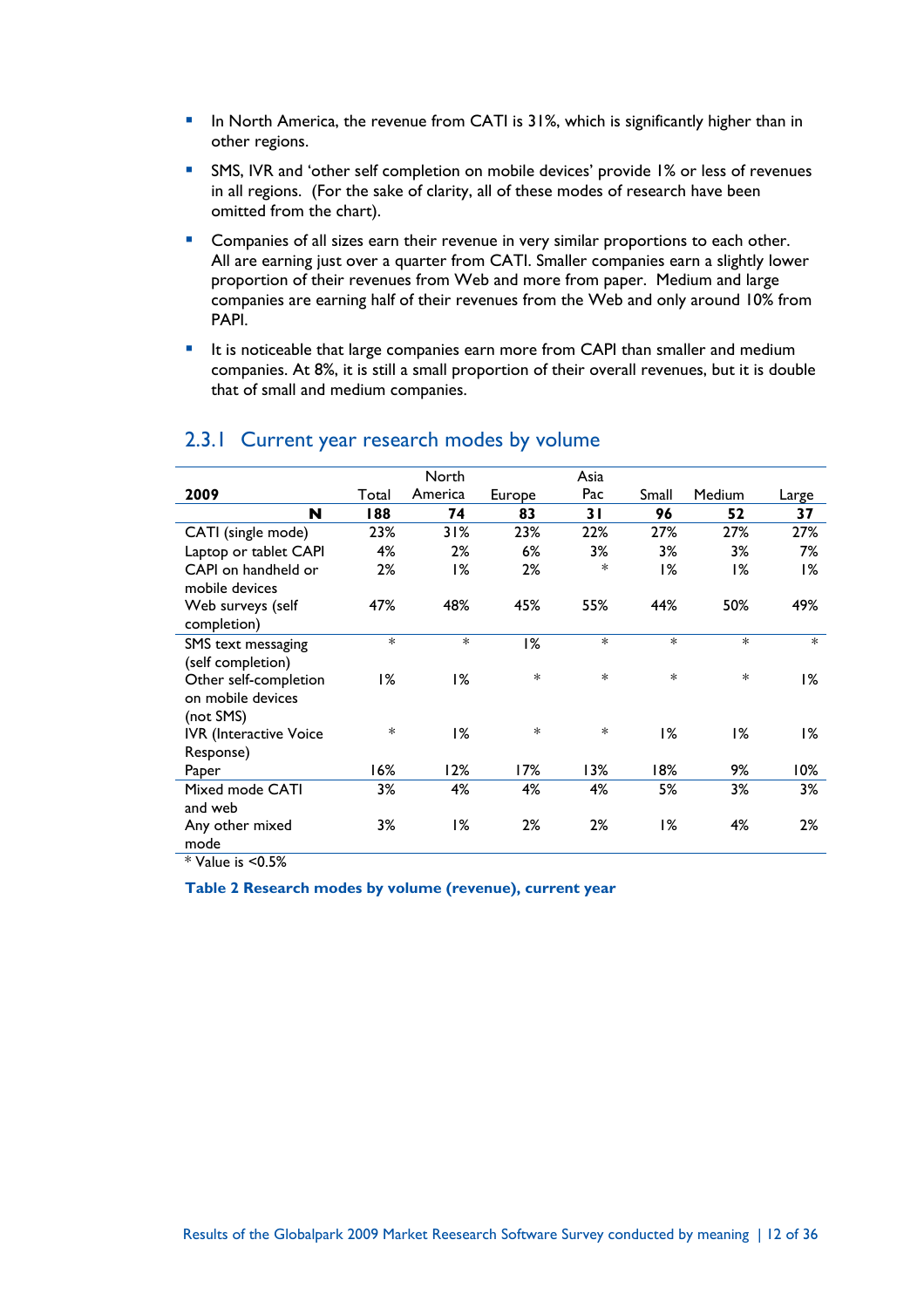

### 2.4 Predicted changes in interviewing mode

#### **Figure 4 Predicted growth or decline in volumes of research by mode, 4 year trend**

We asked respondents to predict changes over the next three years using a 4-point scale, where 2 represents *major growth*; 1 *modest growth;* 0 *no change* and 1 *any decline*. Here, we present the difference between the predicted volumes and the current estimated volumes, to emphasize the extent of the change anticipated.

- Web stands out as the biggest growth area over the next three years. However, the anticipated rate of growth has slowed every year since 2006 and it is now in the 'modest growth' category.
- **There is clearly increased optimism about 'self completion using mobile devices'. In** 2008 very slow growth of 0.4 was forecast; in 2009 this growth is still modest, but now much stronger at 0.9.
- **Mixed mode (CATI and Web), mobile CAPI and SMS are expected to show a very** modest growth, and again there seems to be increasing optimism in these areas. The growth of the former is consistent with the results above in sections 1.2 . The other modes are currently such minority areas that it is hard to comment much further.
- CATI and PAPI are expected to decline modestly. The result for PAPI certainly seems to be borne out by the results in 1.2. However, the situation with CATI is less clear.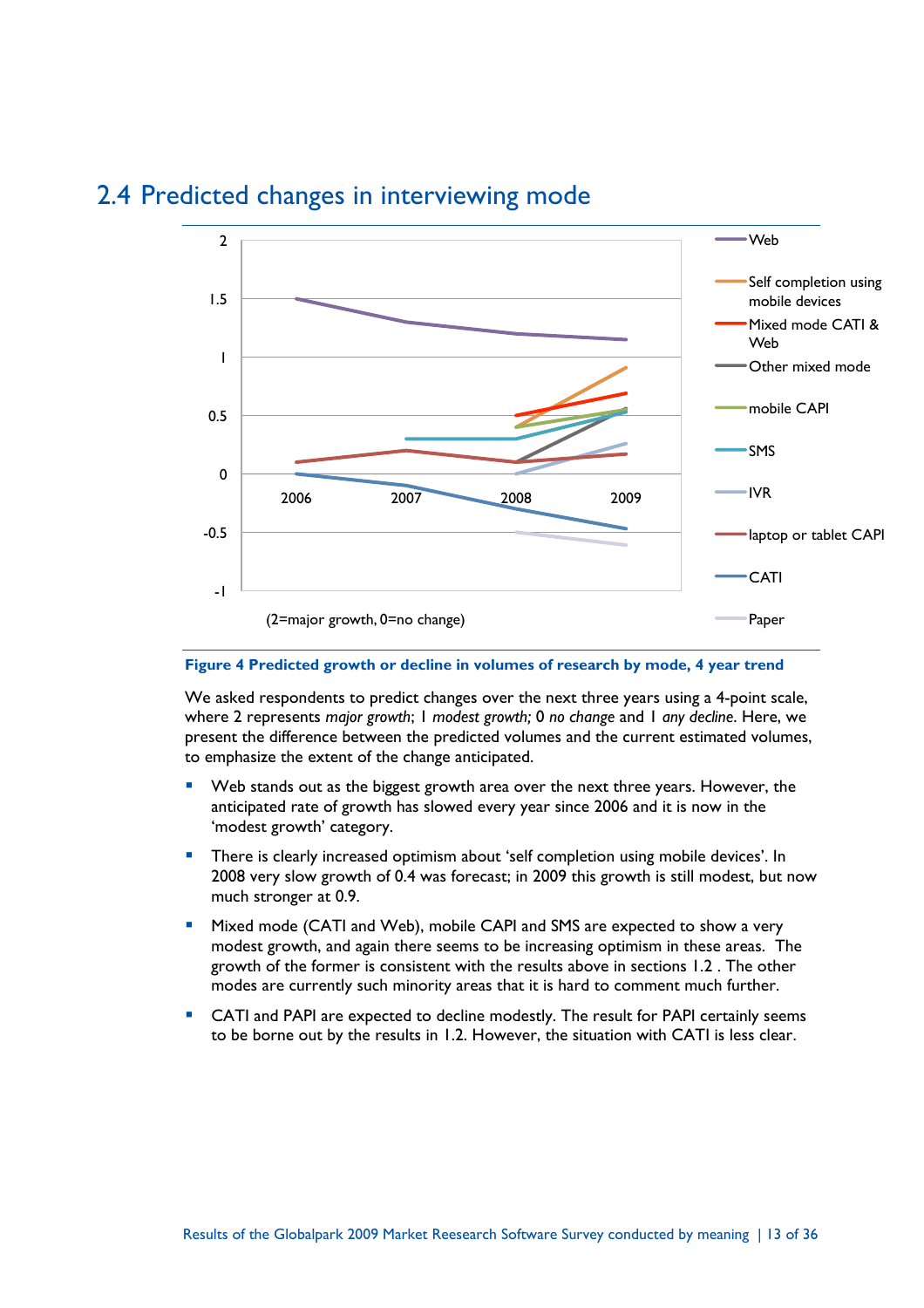# 3 **Mobile research**

Mobile research was one of the new research topics for the 2009 study.

## 3.1 Viability of mobile research



#### **Figure 5 The viability of mobile research as a methodology**

- It is very striking that large companies have a far more optimistic opinion about the viability of mobile research. Two thirds of them think that it is either now viable or 'increasingly viable in many situations' as opposed to less than half of companies as a whole. This appears to support the findings in section 1.4.
- **Medium-sized companies and those in Asia Pacific seem to be quite cautious about the** viability of mobile research with just over a third of respondents in each case saying that it is viable or 'increasingly viable in many situations'.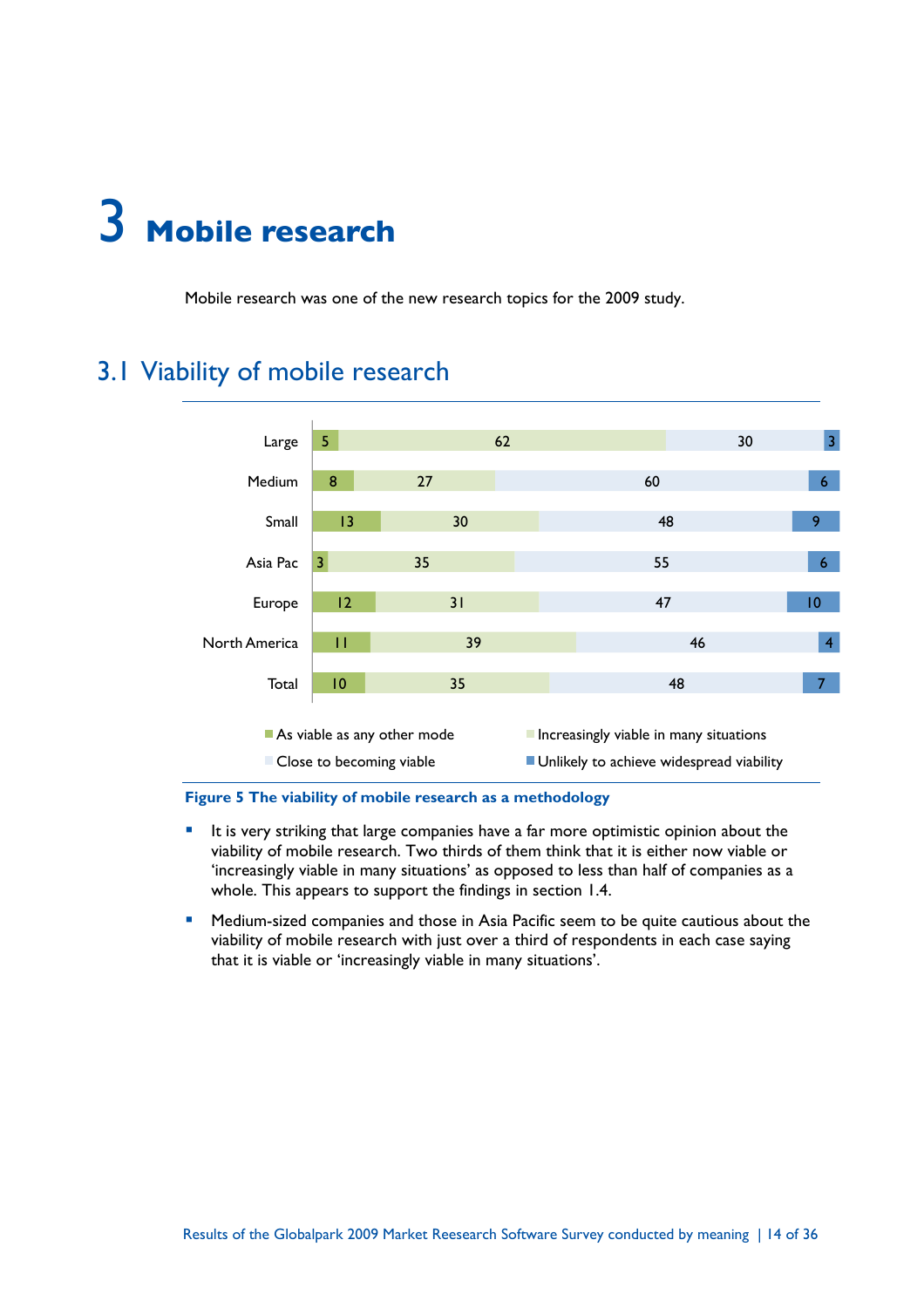

## 3.2 Potential for each mobile technology

#### **Figure 6 The potential for each mobile survey technology**

- HTML Web surveys delivered via the mobile device's Web browser are thought by our respondents to have the most potential, with nearly half choosing this technology as one of those with the greatest potential for growth.
- **All of the technologies listed in the question received a significant number of 'votes', so** the respondents consider all of them to have potential.
- Surveys delivered via their own applications or applets were thought to offer the next greatest potential, with one third of respondents choosing this technology. However, it has to be noted that over half of those in large companies thought that this technology offered the most potential.
- Overall, one in five of respondents think that SMS surveys is one of the mobile technologies with greatest potential, but there is quite some variation in this response by region and especially by company size – only 16% of small companies saw this as offering great potential, whereas double the number (32%) at large companies considered this to be the case. In Asia Pac, SMS is the seen as a close second in potential to HTML Web surveys.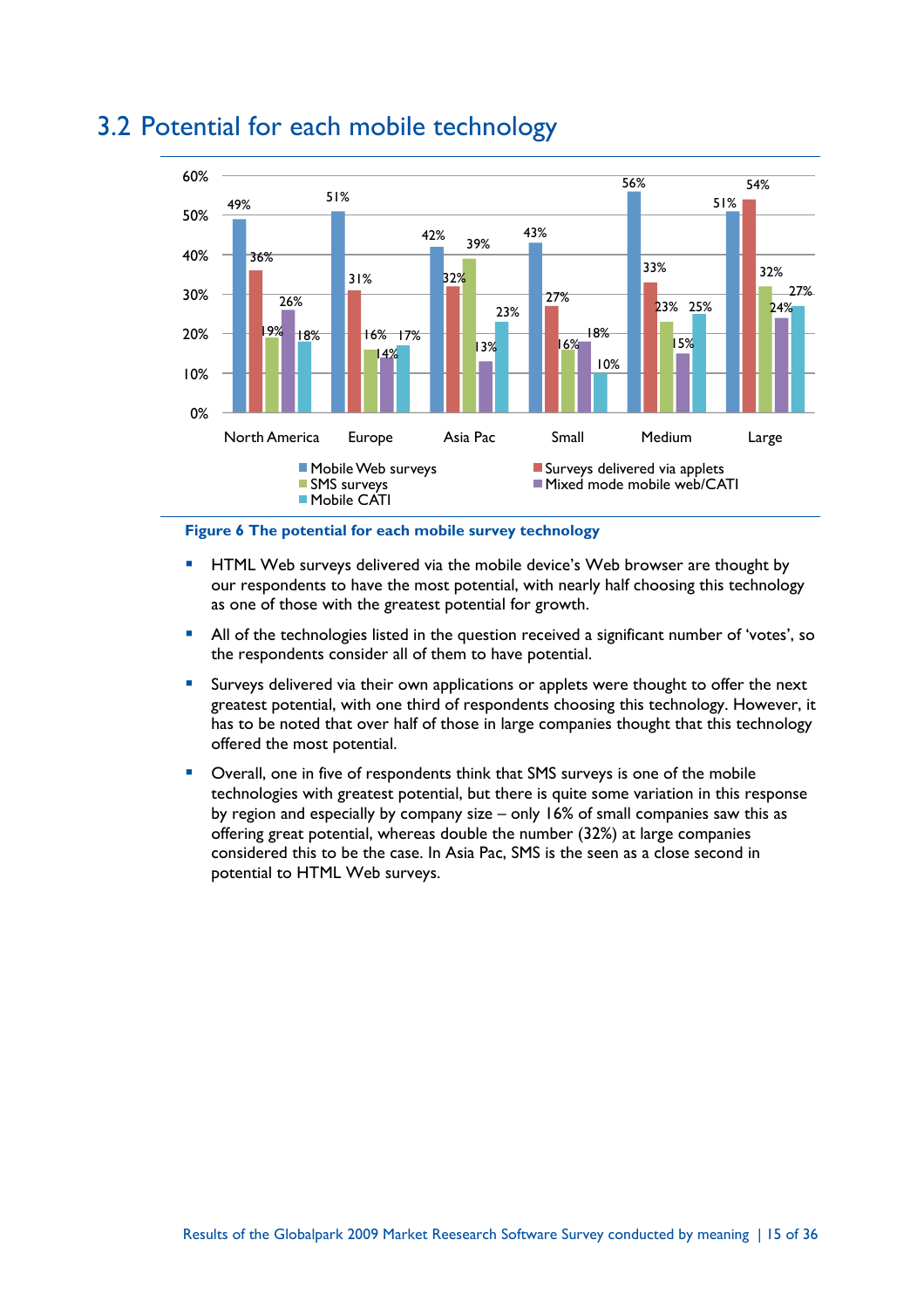## 3.3 Benefits of mobile research



#### **Figure 7 The benefits of mobile research**



#### **Figure 8 The benefits of mobile research, by company size**

 The top four benefits of mobile research are all closely related to the respondents – their convenience, encouraging them to participate, being closer to their 'moment of truth' and reaching more of the population. These are all quality issues, rather than efficiency gains or opportunities for gathering new types of data. Although 'faster turnaround' is seen as important by over a quarter (28%) of respondents.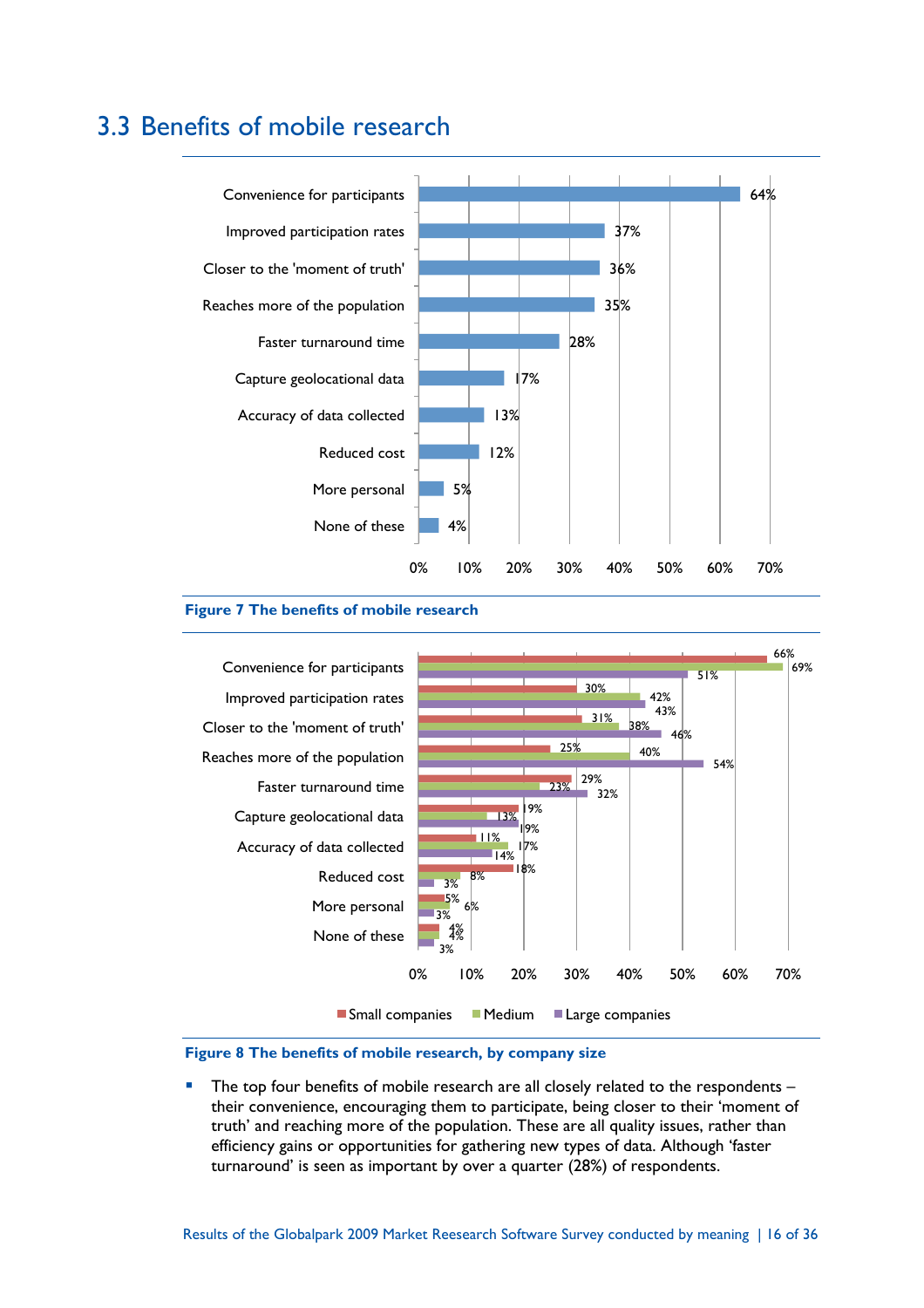The larger the company, the greater the perceived benefits of mobile research. For example, 25% of respondents at small companies see 'reaches more of the population as a benefit' and the corresponding figures for medium and large companies are 40% and 54% respectively.

# 3.4 Challenges conducting mobile research



#### **Figure 9 The challenges of conducting mobile research**

- Almost two-thirds of respondents feel that the way the small format of a mobile device limits the type of questions you can ask is the biggest challenge with mobile research.
- The ever-present challenge of obtaining sample is the second most important challenge, with over half of respondents choosing this.
- The problems associated with 'support for different devices' was chosen by nearly half of all respondents.
- **The difficulty of dealing with the complex charging structures of the mobile phone** networks was selected by over a third (38%) of all respondents.
- The results are broadly similar for all regions. There is some small variation by company size, with only 11% of large companies selecting 'not well supported in the software' and only 13% selecting 'delivering SMS messages.'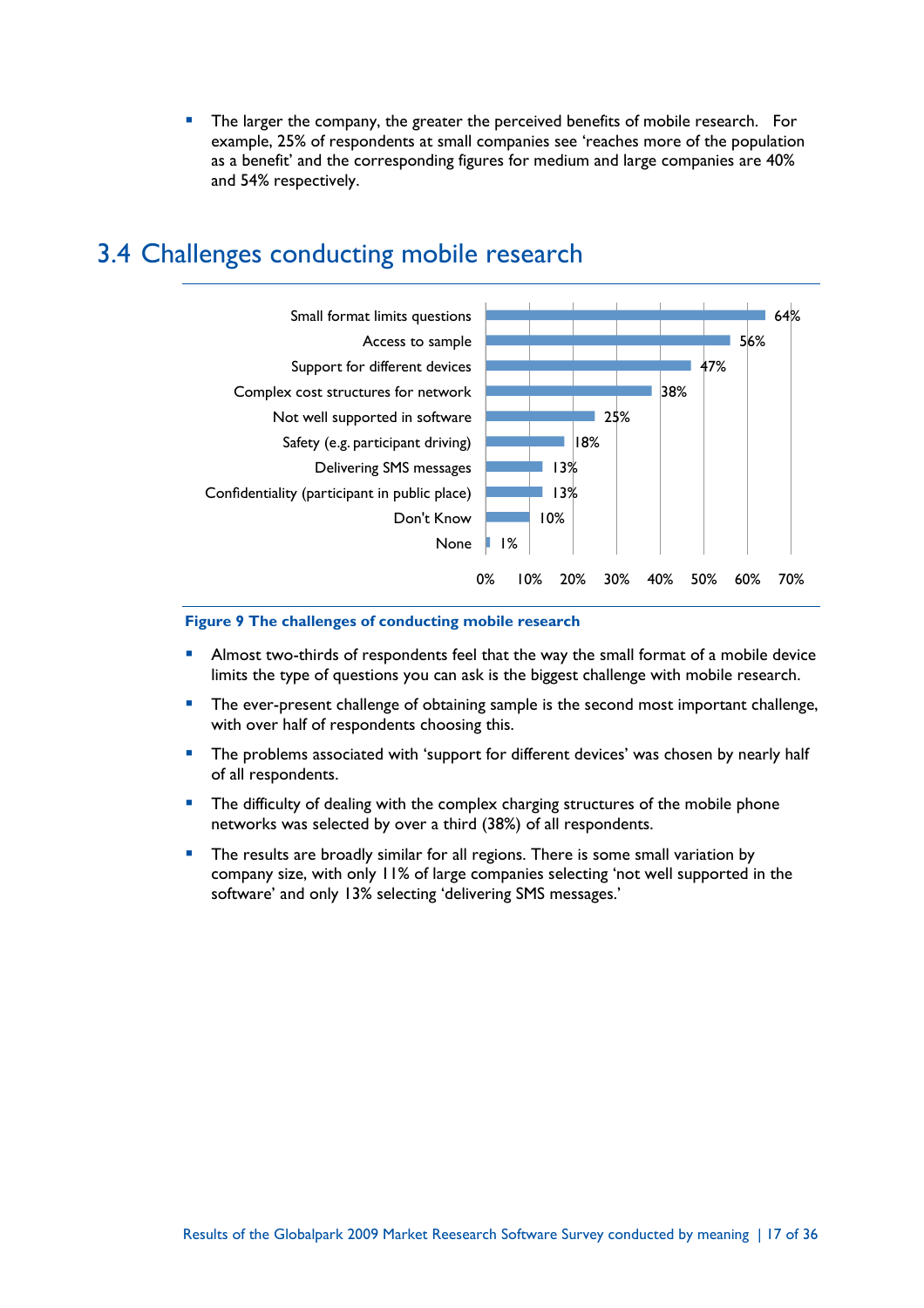# 4 **Online communities**

The 2009 survey also included a number of questions to explore the growing phenomenon of research communities for the first time.

Communities are still relatively rate, and the questions where we explore practice therefore have a very low base. These figures should therefore be considered indicative. More research is clearly required in this emerging area. We have shown the bases in each case.



# 4.1 Companies with online communities

**Figure 10 The percentage of companies operating online communities**

- Only one in six companies (17%) are currently operating any online communities.
- Over half (56%) of companies have no plans to operate an online community.
- In Europe there seems to be particularly little uptake of online communities just over one in ten (11%) are currently operating an online community, just over a quarter (28%) plan to start an online community, but six out of ten (61%) have no plans to start an online community.
- In Asia Pacific the picture is quite different, with nearly a quarter  $(23%)$  already operating online communities, over a third (35%) planning to do so, and just over twofifths (42%) having no plans.
- Large companies appear to be much more likely to be moving into online communities with nearly a quarter (24%) already operating them and over a third (35%) having plans.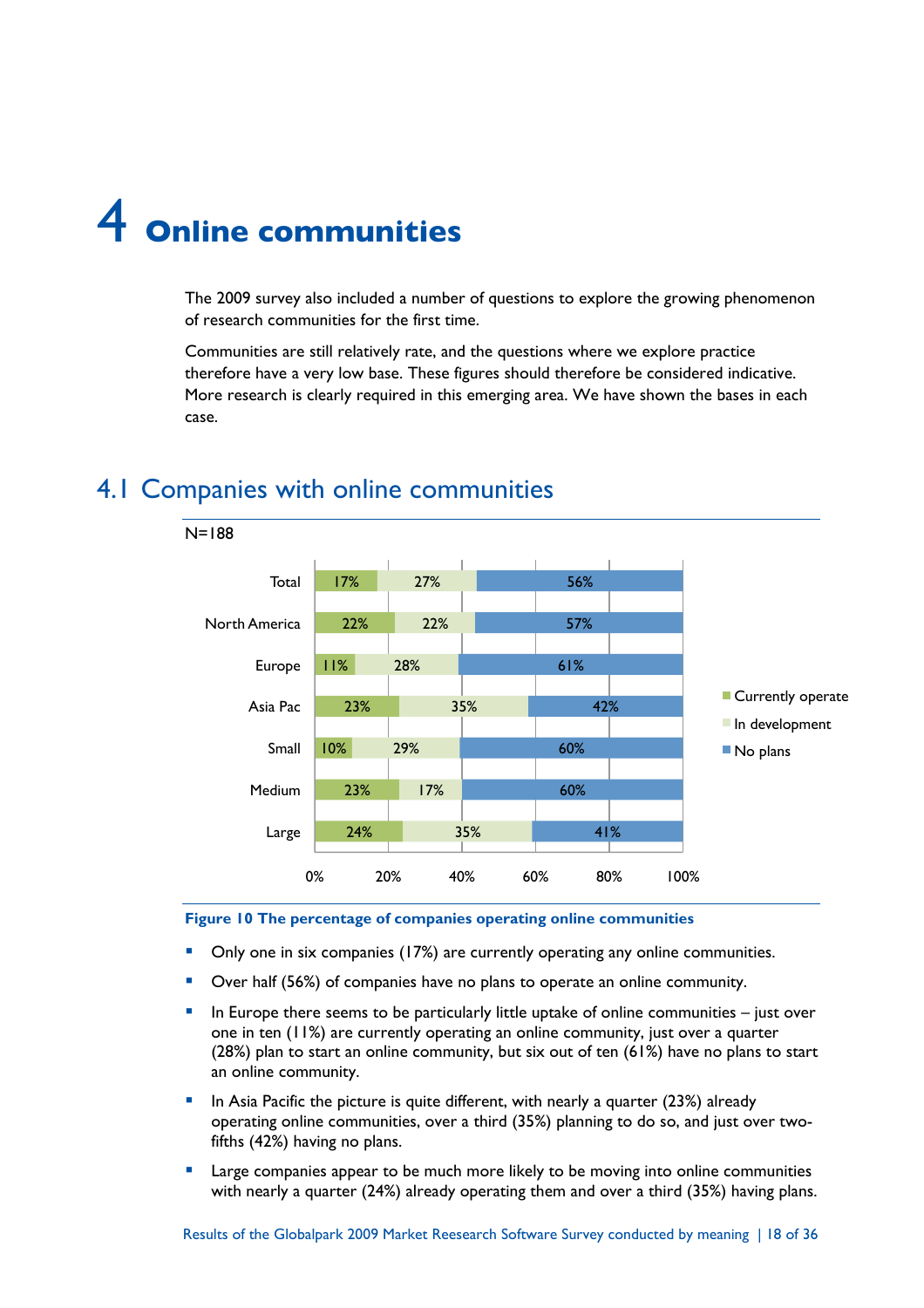

#### 4.1.1 Number of communities operated by each company

#### **Figure 11 Scatterplot of the number of communities operated**

- Communities appear to be still in the early adoption stage.
- Only 32 companies (17%) of our sample of 188 are operating any communities.
- The actual number of communities, among those operating them, is very low: 59% of companies are operating three or less, 35% are operating only one.
- **Five companies are operating ten or more each.**
- Sample sizes are small, therefore interpretations should be made cautiously on the basis of these figures.

### 4.2 Growth in the number of online communities

|                   |     | N       |        |          |       |        |       |
|-------------------|-----|---------|--------|----------|-------|--------|-------|
|                   | All | America | Europe | Asia Pac | Small | Medium | Large |
| N                 | 82  | 32      | 32     | ۱8       | 38    | 21     | 22    |
| Increase strongly | 34% | 38%     | 38%    | 22%      | 29%   | 33%    | 45%   |
| Any increase      | 84% | 88%     | 94%    | 61%      | 84%   | 76%    | 90%   |
| Stay the same     | 7%  | 3%      | 6%     | 7%       | l I%  | 10%    | 0%    |
| Decrease          | 2%  | 3%      | 0%     | 6%       | 0%    | 5%     | 5%    |
| Can't say         | 6%  | $6\%$   | 0%     | 7%       | 5%    | 0%     | 5%    |

**Table 3 Predicted growth for communities**

- **The respondents predict reasonable growth in the number of online communities they** expect to run over the next year, 84% overall, and 34% predicting strong growth.
- Large companies predict the strongest growth, followed by the smaller firms.
- Asia Pacific seems more uncertain, though on a low base of 18 respondents.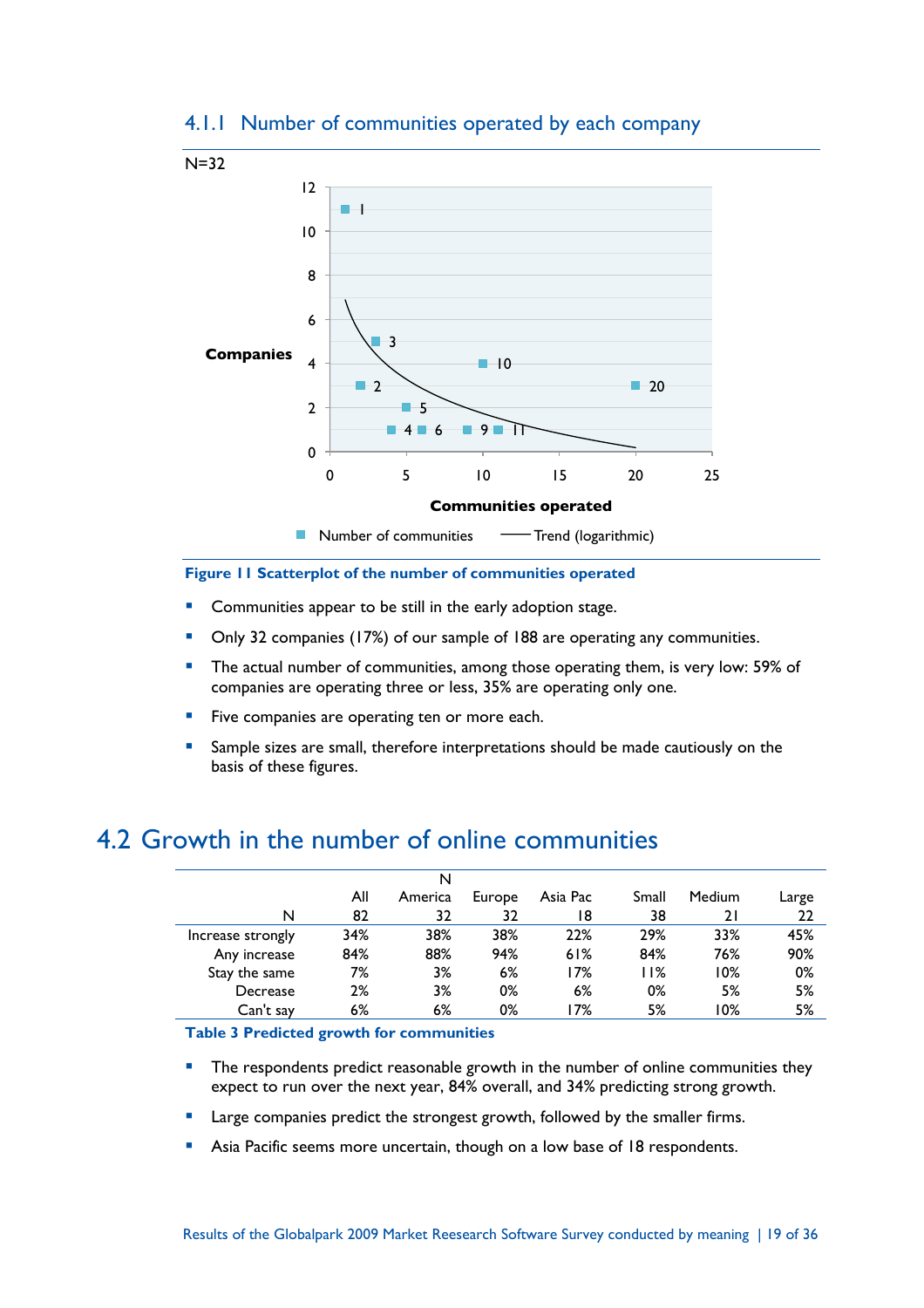## 4.3 Characteristics of communities compared with panels



#### **Figure 12 The characteristics of communities compared with panels**

- About half of the respondents thought that the two main differentiators between a community and a panel were that in a community members are encouraged to interact with each other and also communities usually focus on a particular area of interest. One could surmise that a community is a more interesting experience for the participants.
- The third most often cited difference between communities and panels is that those in communities are more motivated to participate.
- A sizeable minority (38%) think that community research is not as rigorous as panel research. This may be because the method is also viewed as being "more qualitative" by 37%, and also a side-effect of more motivated respondents and informed respondents. It would be interesting to know more about this.
- Relatively few respondents thought a community was simply a new name for a panel, so in most researchers' minds, the two approaches are differentiated.

### 4.4 Types of communities run by market research companies

| 41% | Consumer                    | 80% |
|-----|-----------------------------|-----|
| 43% | <b>Business to business</b> | 20% |
| 16% |                             |     |
|     |                             |     |

#### **Table 4 Types of communities operated**

- Two-fifths of respondents say they are operating communities for their clients' brands. About the same number are running communities that are for an 'area of special interest'. The rest are other types of (unspecified) communities.
- The majority (80%) of communities are consumer or personal, and the rest are business-to-business.
- Base sizes are too small to make any comparison on regional or company size.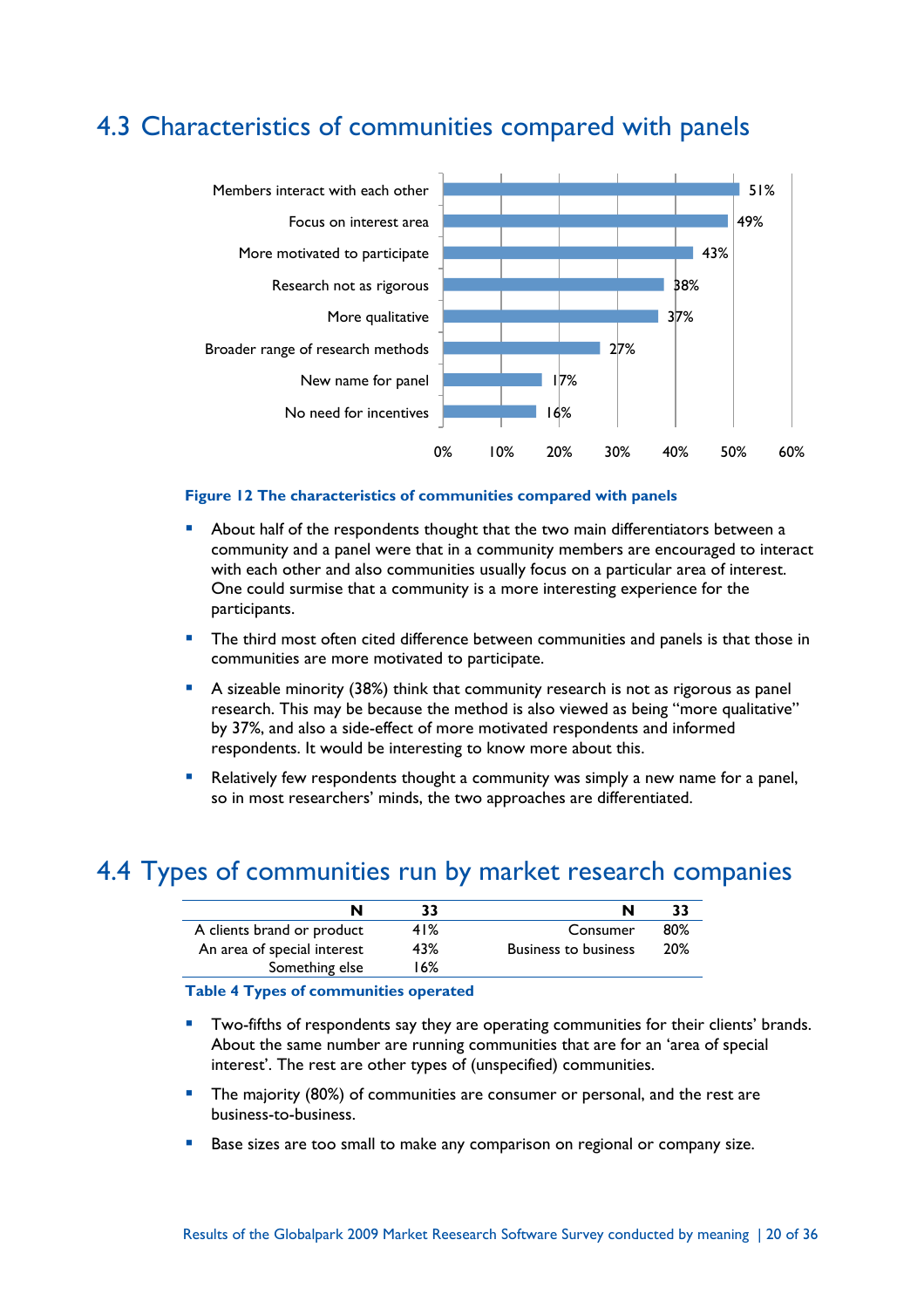## 4.5 Software used for communities

We also asked:

*Q. Do you use the same software or different software for communities as for managing panels?*

Of the 32 companies running communities:

- **15** of them use the same software as they use for panels,
- 8 use different software and the remaining
- 9 use some of the same software and supplemented with some other software.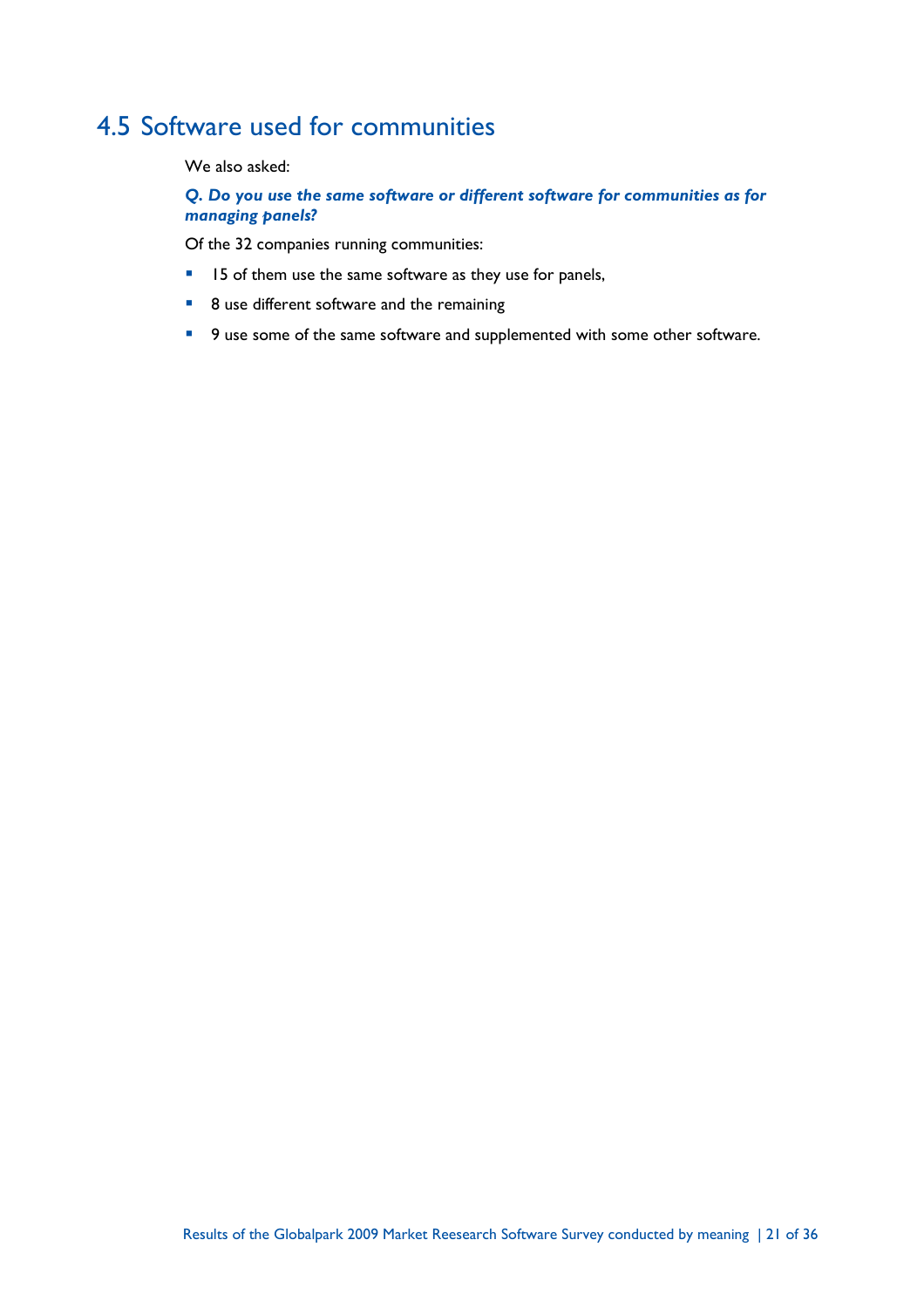# 5 **Software usage and attitudes**

## 5.1 Packaged software in use

#### 5.1.1 Current year view

- Around two-fifths to a quarter of companies with analysis, CATI, Web and laptop/tablet CAPI software have bespoke tools. A large, but possibly decreasing number are using only custom developments.
- **While the majority of companies use only packaged software, a minority use custom** software together with packaged software.
- **In past surveys we have asked the reasons for custom development, and the principal** reasons given are that the market does not provide the kinds of functions required, and also custom development allows companies to differentiate their offering to their customers.
- GIven the cost of developing software, we find it surprising that so many companies are using software they have developed themselves, particularly for data collection,, where packaged software has been in existence now for many years and there is a huge choice available.
- Where an own-developed solution is used, it is often the *only* system used for data collection modes; whereas for analysis, it one-developed software is mostly used as an alternative to some other, bought software.



There has been a slight decrease in reliance on own-developed software this year.

**Figure 13 Packaged versus own-developed software in use**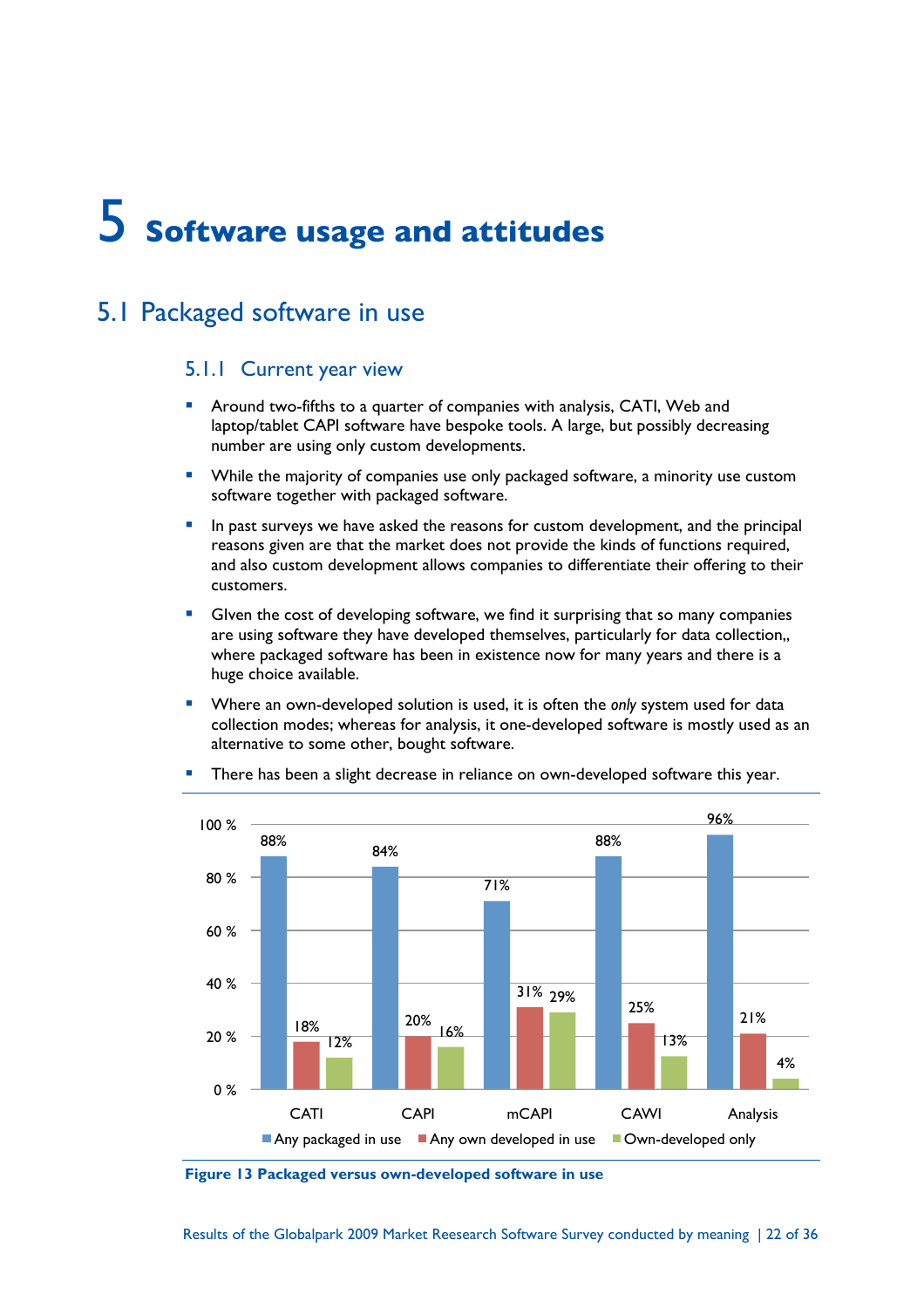#### 5.1.2 Five-year trend

| 2009                     | CATI   | CAPI | mCAPI | CAWI | Analysis |
|--------------------------|--------|------|-------|------|----------|
| Any packaged in use      | 88%    | 84%  | 71%   | 88%  | 96%      |
| Any own developed in use | 18%    | 20%  | 31%   | 25%  | 21%      |
| Own-developed only       | 12%    | 16%  | 29%   | 13%  | 4%       |
| 2008                     |        |      |       |      |          |
| Any packaged in use      | 83%    | 80%  | 63%   | 80%  | 91%      |
| Any own developed in use | 26%    | 29%  | 37%   | 35%  | 29%      |
| Own-developed only       | 19%    | 24%  | 37%   | 25%  | 15%      |
| 2007                     |        |      |       |      |          |
| Any packaged in use      | 82%    | 66%  | 60%   | 72%  | 94%      |
| Any own developed in use | 26%    | 26%  | 43%   | 26%  | 24%      |
| Own-developed only       | 20%    | 22%  | 40%   | 17%  | 10%      |
| 2006                     |        |      |       |      |          |
| Any packaged in use      | 91%    | 88%  |       | 86%  | 94%      |
| Any own developed in use | 14%    | 22%  |       | 21%  | 16%      |
| Own-developed only       | $10\%$ | 16%  |       | 16%  | 10%      |

**Table 5 Use of packaged versus own-developed software, 5-year trend**

**The precise number of users reporting using their own-developed software versus** purchased, packaged software has varied to some extent year to year, though the overall picture remains fairly constant.

- **D** Overall, we suspect there is a slight downward trend in the use of own-developed software, over the years.
- **Some caution is required when examining these figures, as the base sizes are small, and** are therefore vulnerable to year-on-year fluctuations - particularly with CAPI and mCAPI, which are minority modes.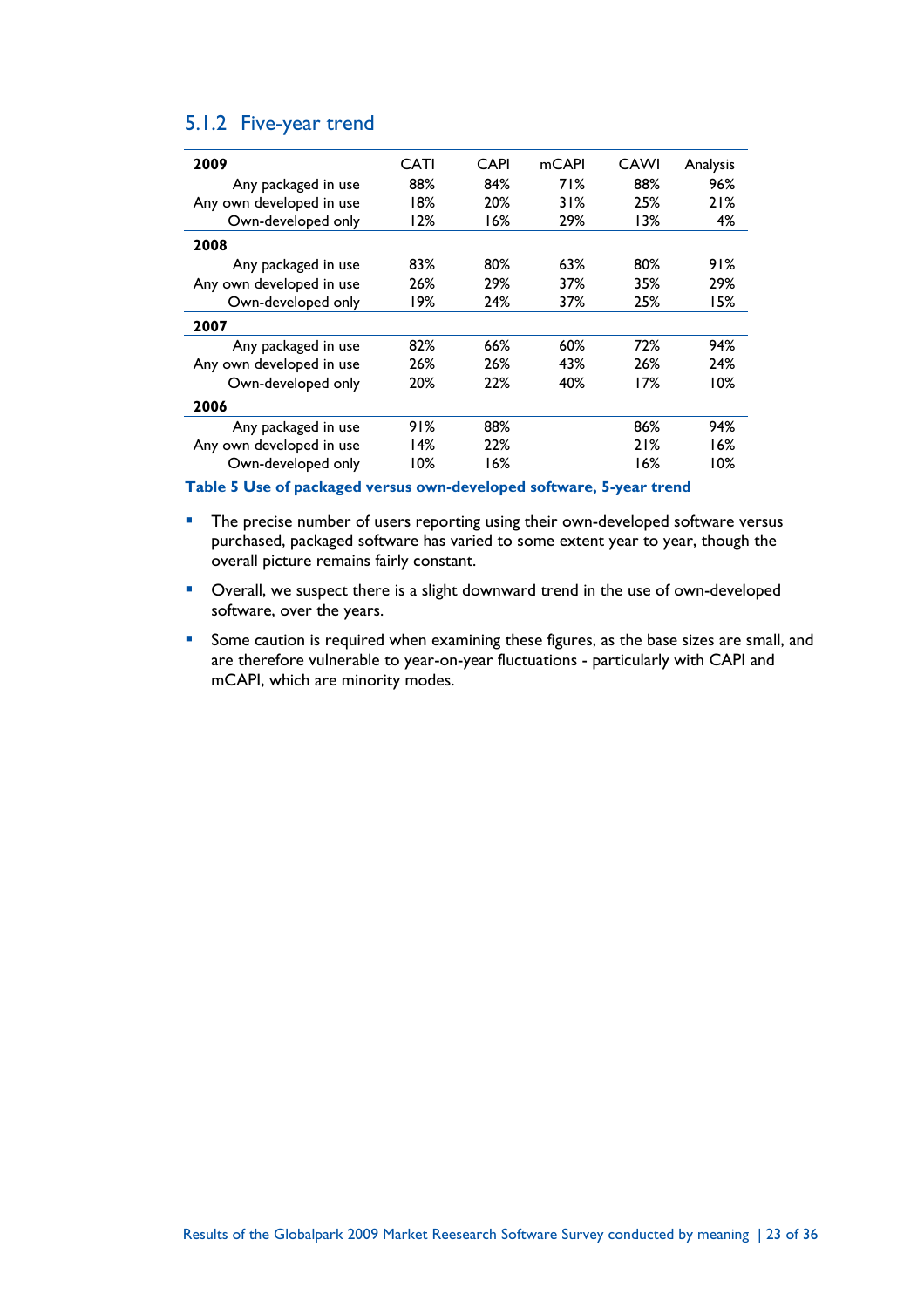## 5.2 Changing software in the next one to two years

We asked companies whether they had plans to change the software they were using for MR in the next one to two years.



#### **Figure 14 Plans to change software in the next one to two years, 2006-09**

- It is difficult to detect a pattern in companies' plans to change software, except that the number of companies who are planning to keep their software for one to two years has reduced since 2006, when it was nearly half (49%), but now seems to have stabilized on just over two-fifths (43%).
- In 2009, nearly one third (32%) of companies plan to change their software over the next one to two years. Around another quarter (26%) are undecided. There is no clear trend in these two figures over the years.
- As we have seen in previous years, large companies are more likely to say that they plan to change their software, with over two-fifths (43%) saying 'yes', compared with 31% of small companies and 21% of medium-sized companies.
- **Small and medium companies seem to be much more likely to say that they are not** changing their software – nearly half (45% of small and 49% of medium-sized companies) have no plans to change.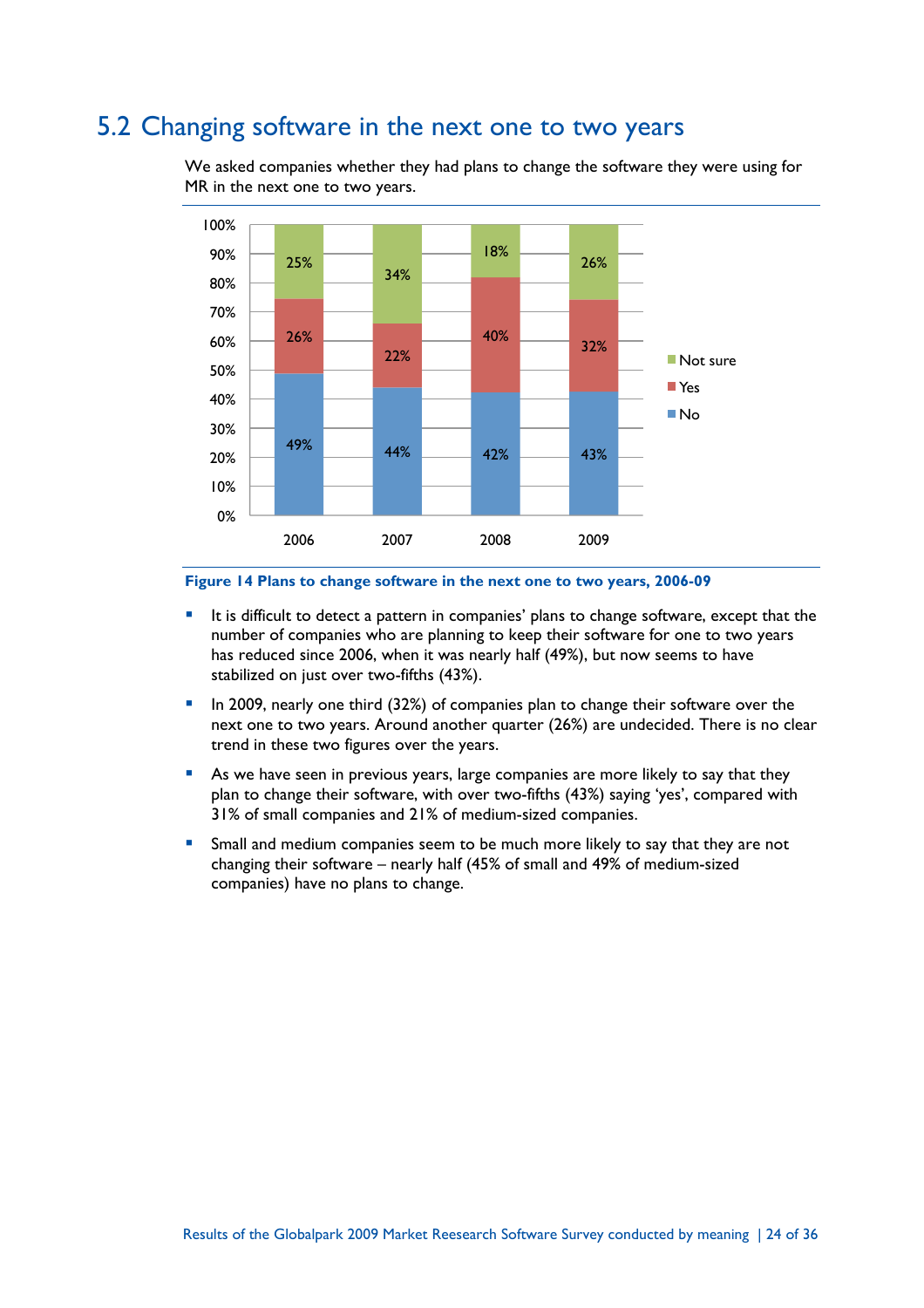

## 6.1 Integrated or separate platforms



**Figure 15 Mixed-mode research, proportion of usage of integrated platforms vs. switching between different platforms**

|                                                 | Total | N<br>America | Europe | Asia<br>Pac | Small | Medium | Large     |
|-------------------------------------------------|-------|--------------|--------|-------------|-------|--------|-----------|
| N                                               | 84    | 37           | 39     | 8           | 37    | 25     | <b>21</b> |
| Integrated platform<br>Switch between different | 57%   | 65%          | 51%    | $\ast$      | 51%   | 64%    | 62%       |
| platforms                                       | 43%   | 35%          | 49%    | *           | 49%   | 36%    | 38%       |

\*Base too small to report

**Table 6 Distribution of integrated platforms by region and company size**

- **This study shows that the industry is gradually moving towards using an integrated** platform for multimode research. In 2006, 38% used an integrated platform; this has risen slightly each year and was 59% in 2009.
- In 2007 and 2008, there was a far higher incidence in the use of integrated platforms in Europe than in North America. In 2009, the opposite is the case.
- **We cannot report on Asia Pacific due to the small base size.**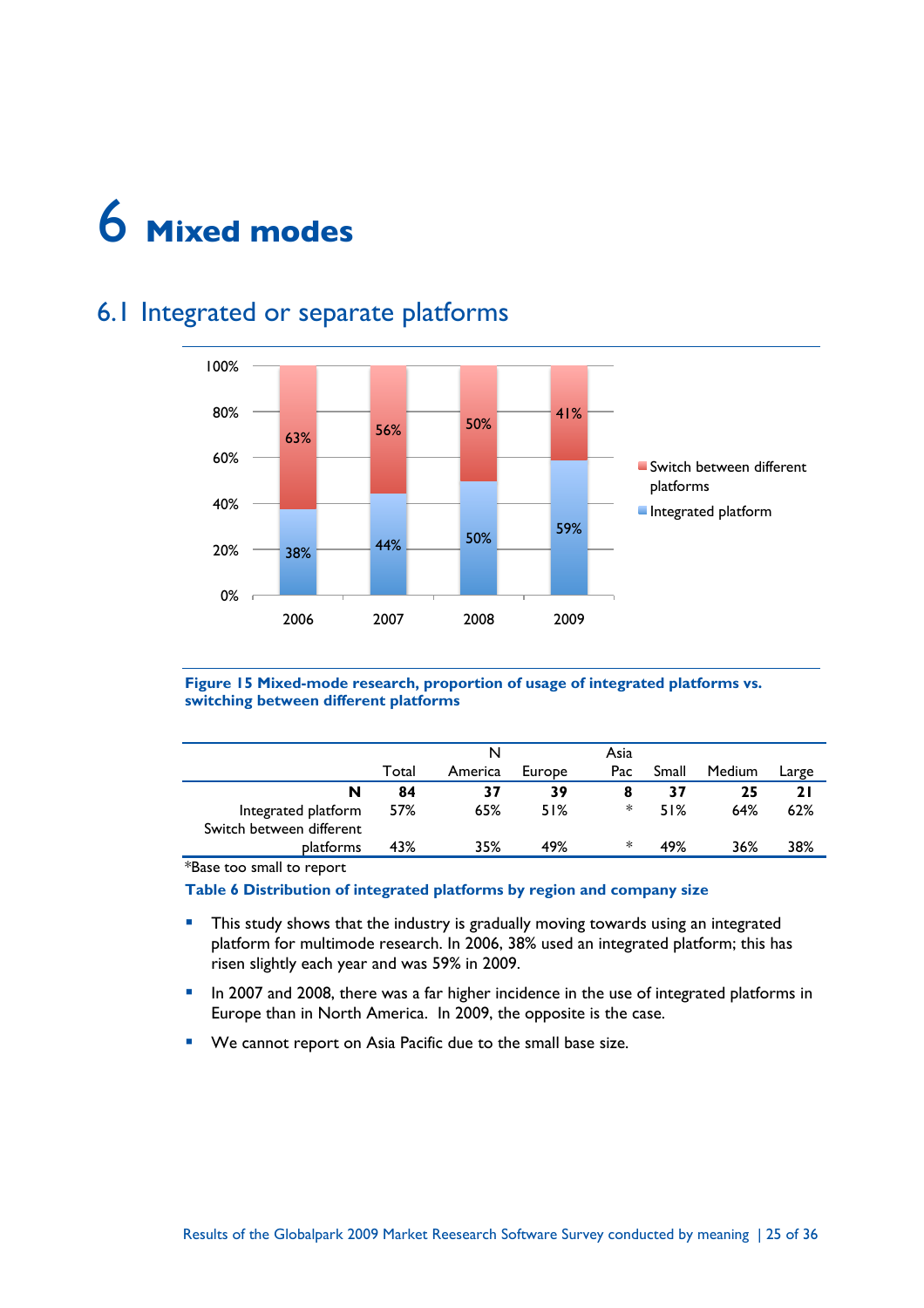

# 6.2 Importance of mixed mode in data collection

#### **Figure 16 The importance of multimode data collection**

- **The results were broadly similar for all regions and company sizes, although the base** was fairly small, so we should not look at these breakdowns in too much detail.
- As in 2008, when this question was first introduced, nearly all respondents (84%) thought that multimode data collection was either essential, very important or moderately important when choosing a new data collection tool. This is clearly food for thought for software developers!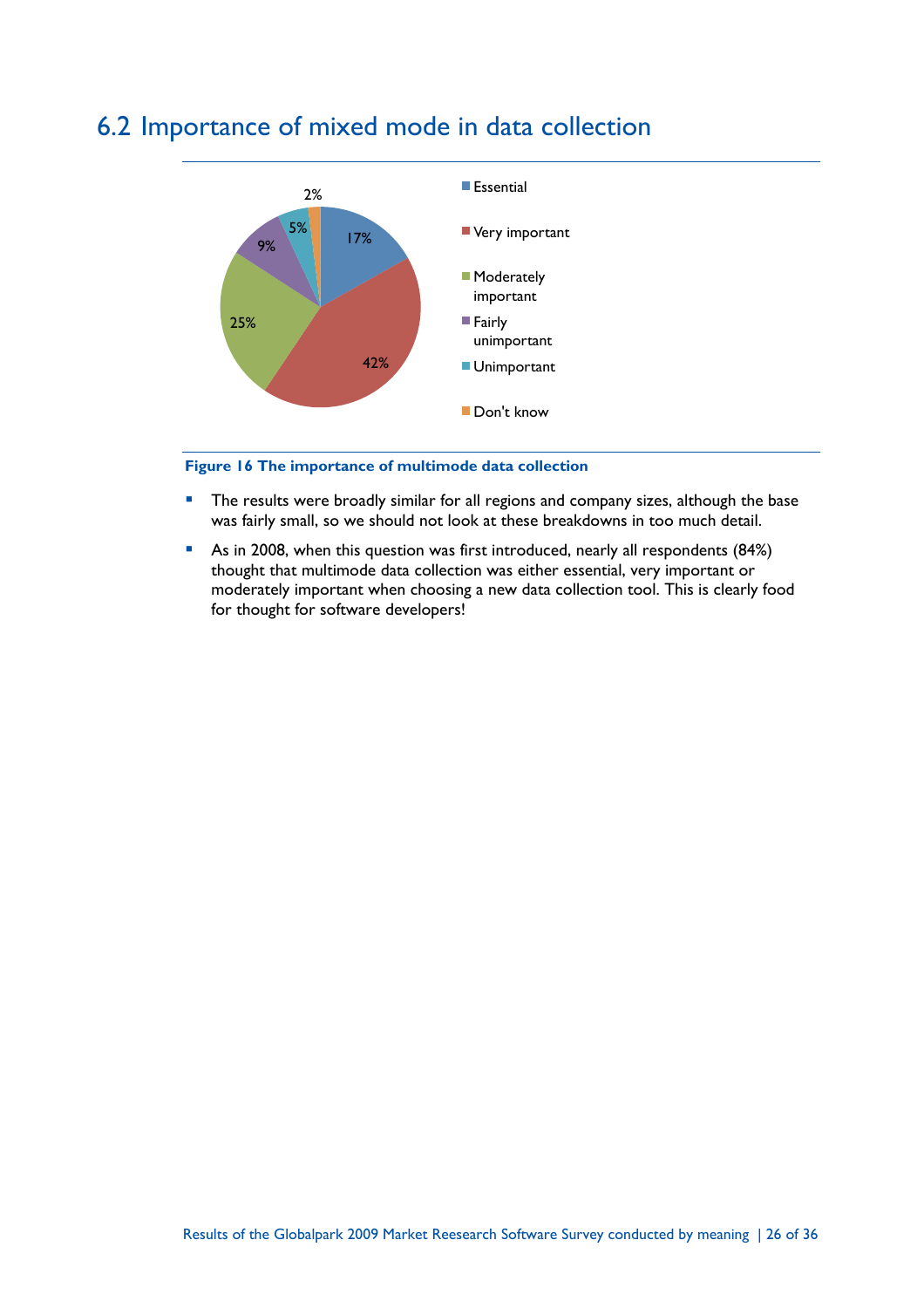# 7 **Sample Sources**

#### 73% 80% 71% 65% 66% 82% 54% 61%  $45\%$  51%  $\frac{44\%}{39\%}$   $\frac{40\%}{10\%}$   $\frac{42\%}{10\%}$ 47% 48% 12% 18% 8% 6% 0% 10% 20% 30% 40% 50% 60% 70% 80% 90% 2009 North America Europe Asia Pac

# 7.1 Which sources of online sample do you use?

 $\blacksquare$  Sample provided by client  $\blacksquare$  Third party/access panels

 $\blacksquare$  Specialist sample providers  $\blacksquare$  Own panels

**Others** 



#### **Figure 17 Sample source trends by region**

#### **Figure 18 Sample source trends by company size**

- **The most frequently used source of panel data is that provided by the client. This is** closely followed by 3rd party/access panels.
- **Third party access panels seem to be particularly frequently used in North America,** with the majority (82%) using this sample source.
- **Specialist sample providers and own panels are used by 40-50% of all companies in all** regions.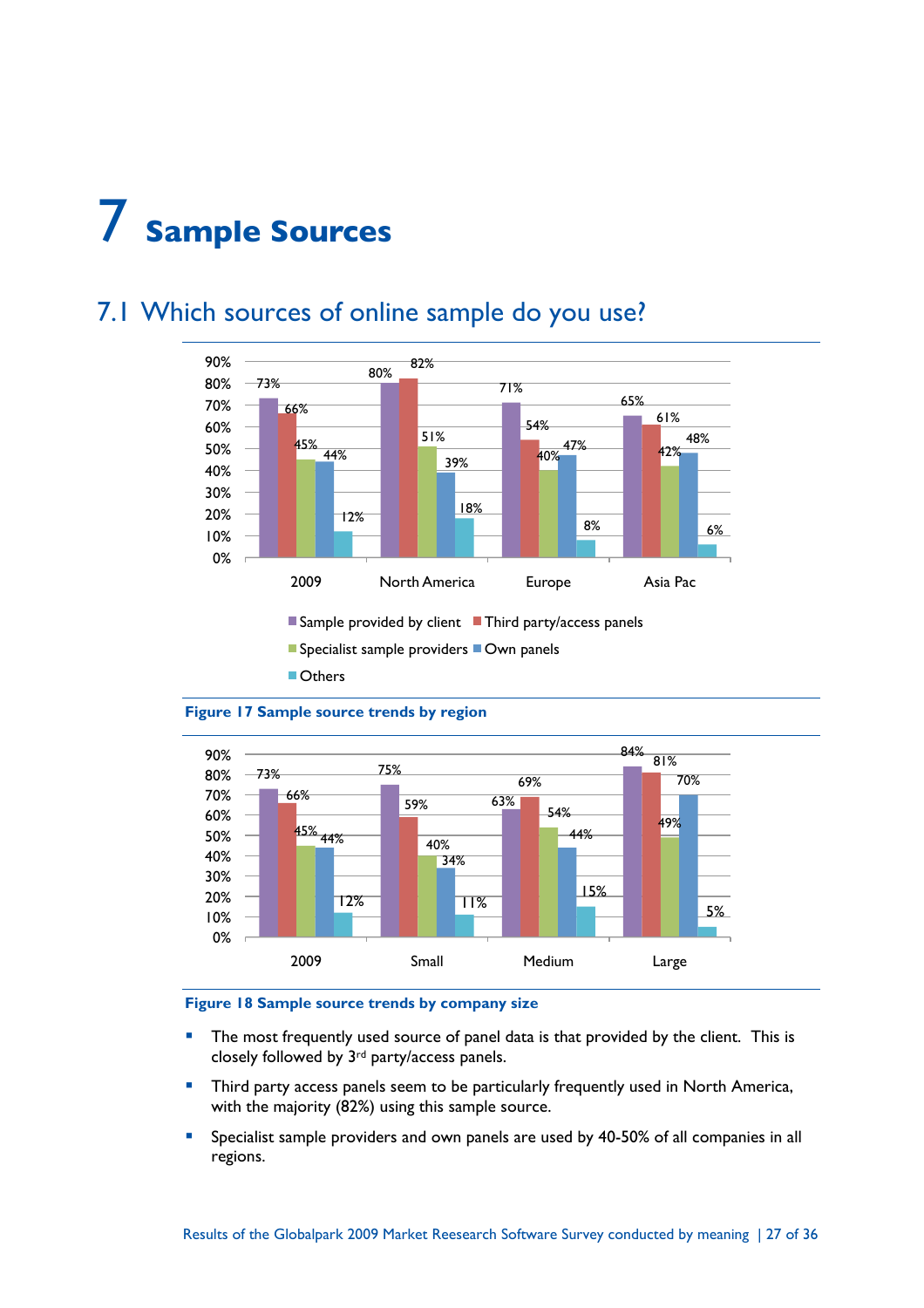There is a marked difference by company size of the use of own panels – around one third (34%) of small companies use them, against more than two thirds (70%) of large companies.



### 7.2 Online sample sources – utilization trends

#### **Figure 19 Sample source trends 2004-09**

- All figures (except 'others') have dipped slightly in 2009. It is too early to see if this is the start of a downward trend, and may be accounted entirely by sample variation.
- **In our previous studies, it appeared that access panels were gaining in popularity. This** growth seems to have leveled off now. In 2004, 56% used access panels and from 2006 to 2009, this figure has remained at around 70%.
- **Market research companies are clearly finding new ways to source sample, since the** 'other' group is continuing to play a significant role, although it has reduced in size since 2007.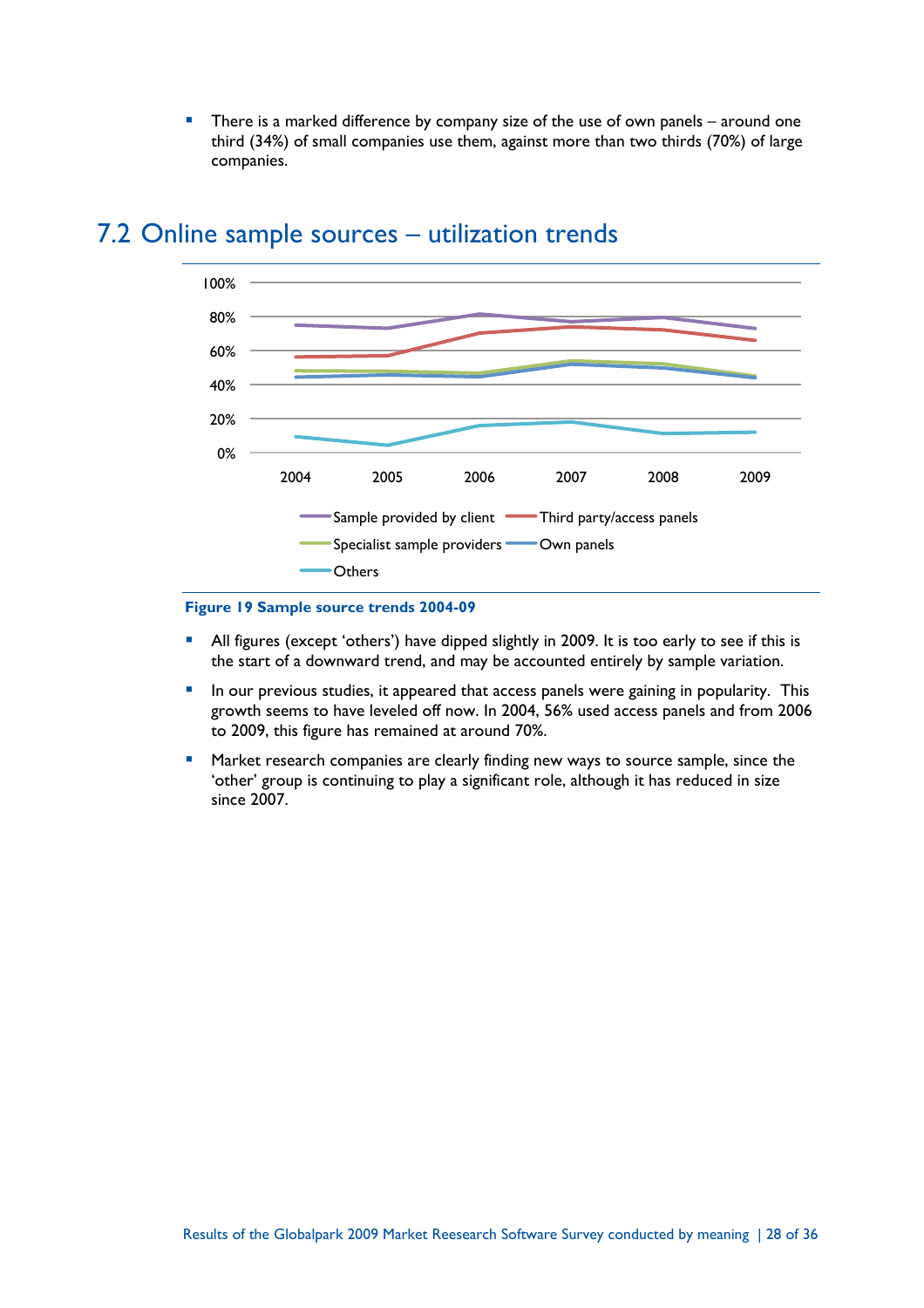## 7.3 Sample sources – by volume

We asked respondents not just to tell us which sources they used, but also what the actual volumes were for each mode (in terms of revenue).



#### **Figure 20 Sample sources by volume (revenue)**

- In terms of volume, access panels, sample provided by the client and own panels are the most important. Together, these are responsible for most (85%) volume.
- As in 2008, projects with sample from specialist providers contributes a small proportion of volume (13%). This is low considering that nearly half of respondents report using them.
- **Firms are favouring their own panels more. A similar number use their own panels, yet** the contribution from own panels is much higher, at 26%.
- The results very considerably by company size. Large firms appear to have invested much more in developing their own panels, judging by the much larger volumes they have shifted to their own proprietary panels: 46%, which is close to half their volumes, against 17% for smaller firms, for whom such investment is obviously more difficult. The overall pattern is little changed from the figures we obtained in 2008.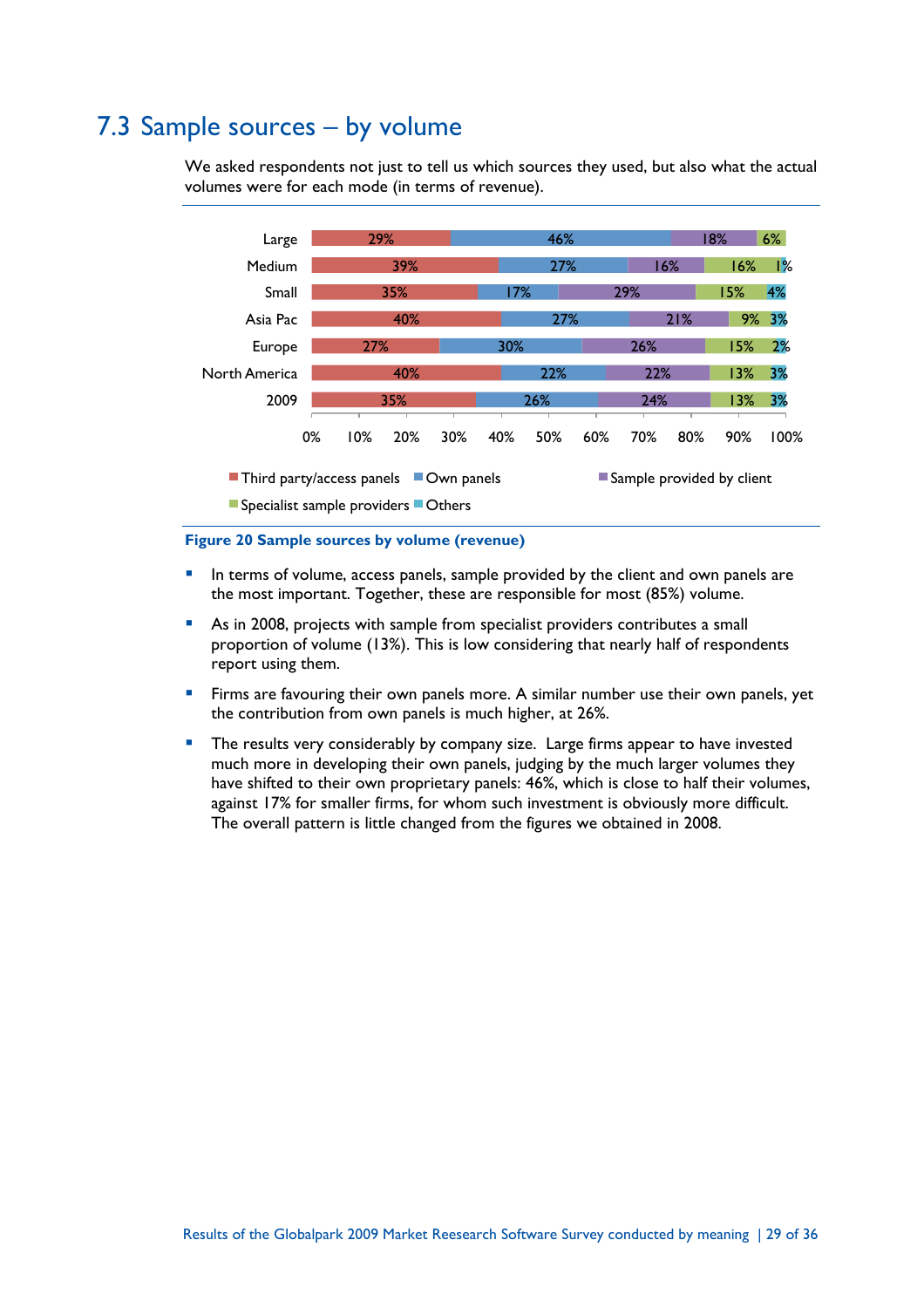# 8 **Tables and reporting**

## 8.1 Distribution methods

#### *Q: "What percentage of projects currently involve the following deliverables or distribution methods to the client?"*



#### **Figure 21 Share of projects using each distribution mode, by company size**

- As in 2006, 2007 and 2008, PowerPoint slides continue to be the outright most popular deliverable in 2009, for all parts of the world and all sizes of company. The percentage of projects using them has remained unchanged at around 50%
- Overall the pattern is very much the same in all regions and across company sizes. The only small exception is that large companies seem to make more use of online static reports than others, although this could be 'blip' since in 2008 it was mediumsized companies that made more use of them.

#### 8.1.1 Four-year trend

- The use of Word, printed tables and Acrobat pdf files decreased notably between 2006 and 2007. These figures have not changed so much between 2007 and 2009.
- **However, the use of online static reports rose from 2006 to 2008, but in 2009 dipped** down again
- **The use of interactive analysis has remained virtually static. It seems that although** there is a gradual shift towards online static reports, interactive analysis is still not experiencing any growth.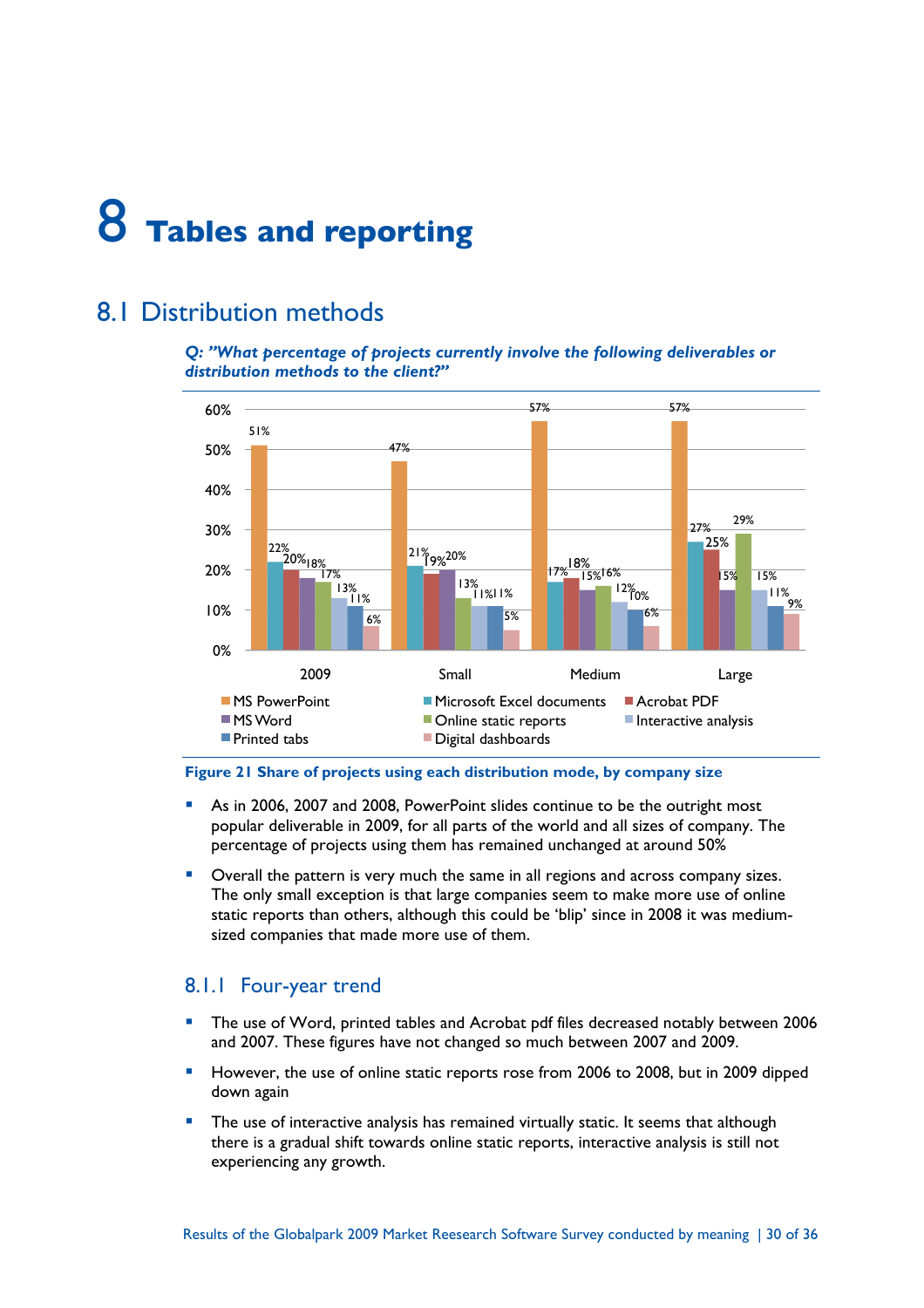

**Figure 22 Percentage of projects using each distribution mode 2006-09**

## 8.2 How important are printed cross tabs?

- It is clearly too soon to forecast the demise of the printed reports with most respondents considering them essential or moderately important. There has not been any noticeable change in the responses to this question since 2004.
- **Though cross-tabs are still considered important, the previous question has shown that** the cross-tab is now a minority *delivery method* and is the exception rather than the norm in many contexts.



**Figure 23 The importance of printed cross tabs 2004-09**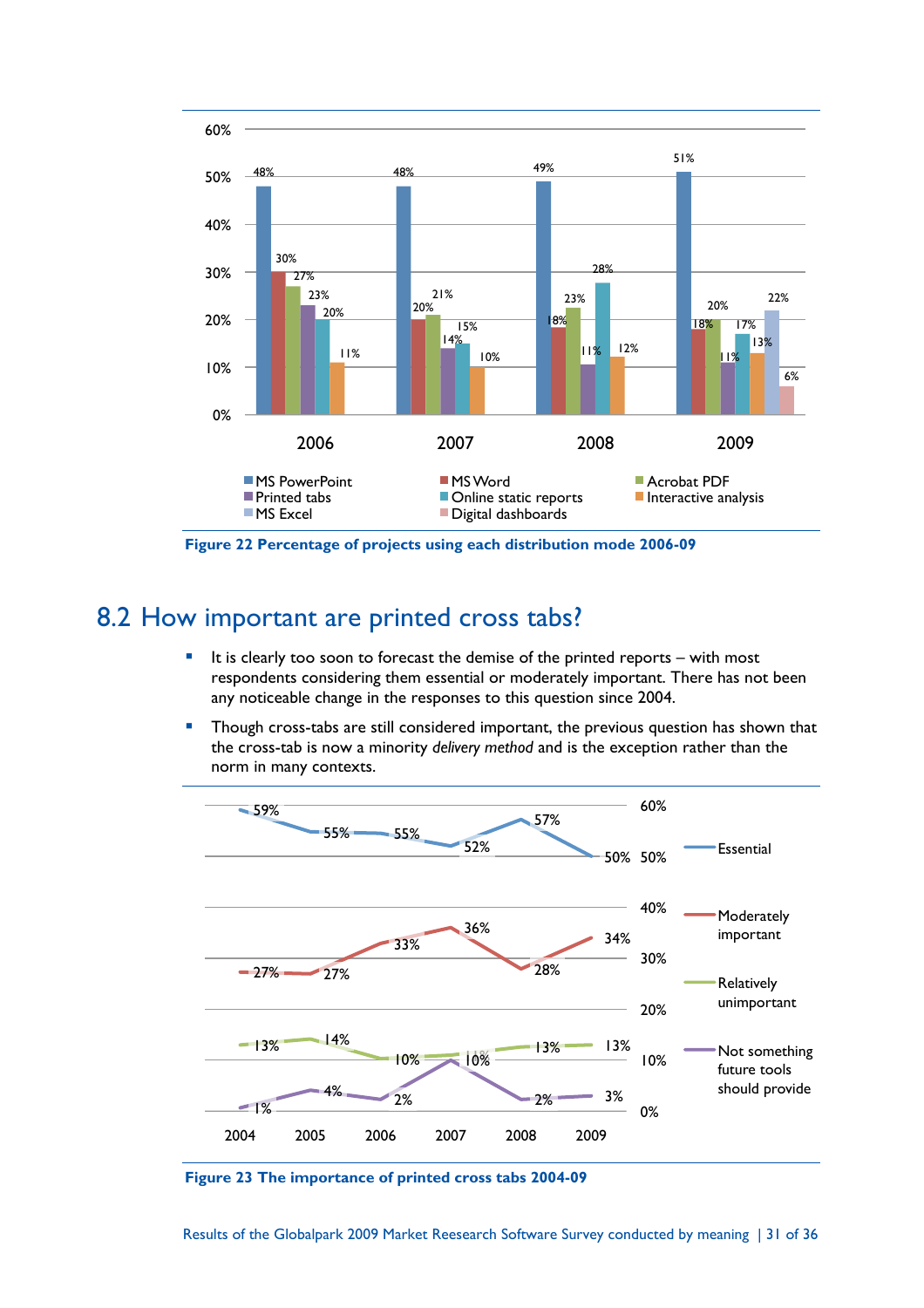## 8.3 Future demand

*Q "Over the next year to what extent do you anticipate an increased demand in…?"*

The specific delivery methods we asked respondents about were as follows:

- 1. Online delivery of fixed reports, including cross-tabs and charts which are automatically updated
- 2. Ability for clients to create their own tables and charts online
- 3. Ability to provide information portals that integrate research data with data from other sources
- 4. Ability to deliver charts and tables into external portals (ie, Sharepoint)
- 5. Digital dashboards (dials or traffic light-style reporting) for high-level scores or KPIs

| 4%                                                               |  |  |  |  |  |  |  |  |
|------------------------------------------------------------------|--|--|--|--|--|--|--|--|
|                                                                  |  |  |  |  |  |  |  |  |
|                                                                  |  |  |  |  |  |  |  |  |
| 2%                                                               |  |  |  |  |  |  |  |  |
|                                                                  |  |  |  |  |  |  |  |  |
| 1%                                                               |  |  |  |  |  |  |  |  |
|                                                                  |  |  |  |  |  |  |  |  |
| 1%                                                               |  |  |  |  |  |  |  |  |
|                                                                  |  |  |  |  |  |  |  |  |
| 1%                                                               |  |  |  |  |  |  |  |  |
|                                                                  |  |  |  |  |  |  |  |  |
| 100%                                                             |  |  |  |  |  |  |  |  |
| ■ Modest increase<br>No increase<br>■ Major increase<br>Decrease |  |  |  |  |  |  |  |  |
|                                                                  |  |  |  |  |  |  |  |  |

#### **Figure 24 Changes in demand for new ways of delivering results – overview**

|                           | Online<br>static<br>reports | Inter-<br>active<br>tabs/chart<br>creation | Integrated<br>research<br>portals | <b>Delivery</b><br>to external<br>portals e.g.<br>Sharepoint | Digital<br>dash-<br>boards |
|---------------------------|-----------------------------|--------------------------------------------|-----------------------------------|--------------------------------------------------------------|----------------------------|
| N                         | 178                         | 178                                        | 178                               | 178                                                          | 178                        |
| Major increase (2)        | 16%                         | 15%                                        | 24%                               | 13%                                                          | 23%                        |
| Modest increase (1)       | 53%                         | 47%                                        | 45%                               | 51%                                                          | 40%                        |
| Net increase              | 70%                         | 62%                                        | 69%                               | 63%                                                          | 63%                        |
| No increase (0)           | 26%                         | 37%                                        | 30%                               | 35%                                                          | 35%                        |
| <b>Decrease</b><br>$(-1)$ | 4%                          | 2%                                         | ۱%                                | ۱%                                                           | 1%                         |
| Mean Score                | 0.8                         | 0.8                                        | 0.9                               | 0.8                                                          | 0.9                        |
| Std. Deviation            | 0.75                        | 0.72                                       | 0.76                              | 0.69                                                         | 0.78                       |

**Table 7 Predicted demand for new result delivery methods**

The respondents predict all types of online reporting to grow over the coming year. For each type of online reporting, over 60% of respondents think there will be an increase in demand.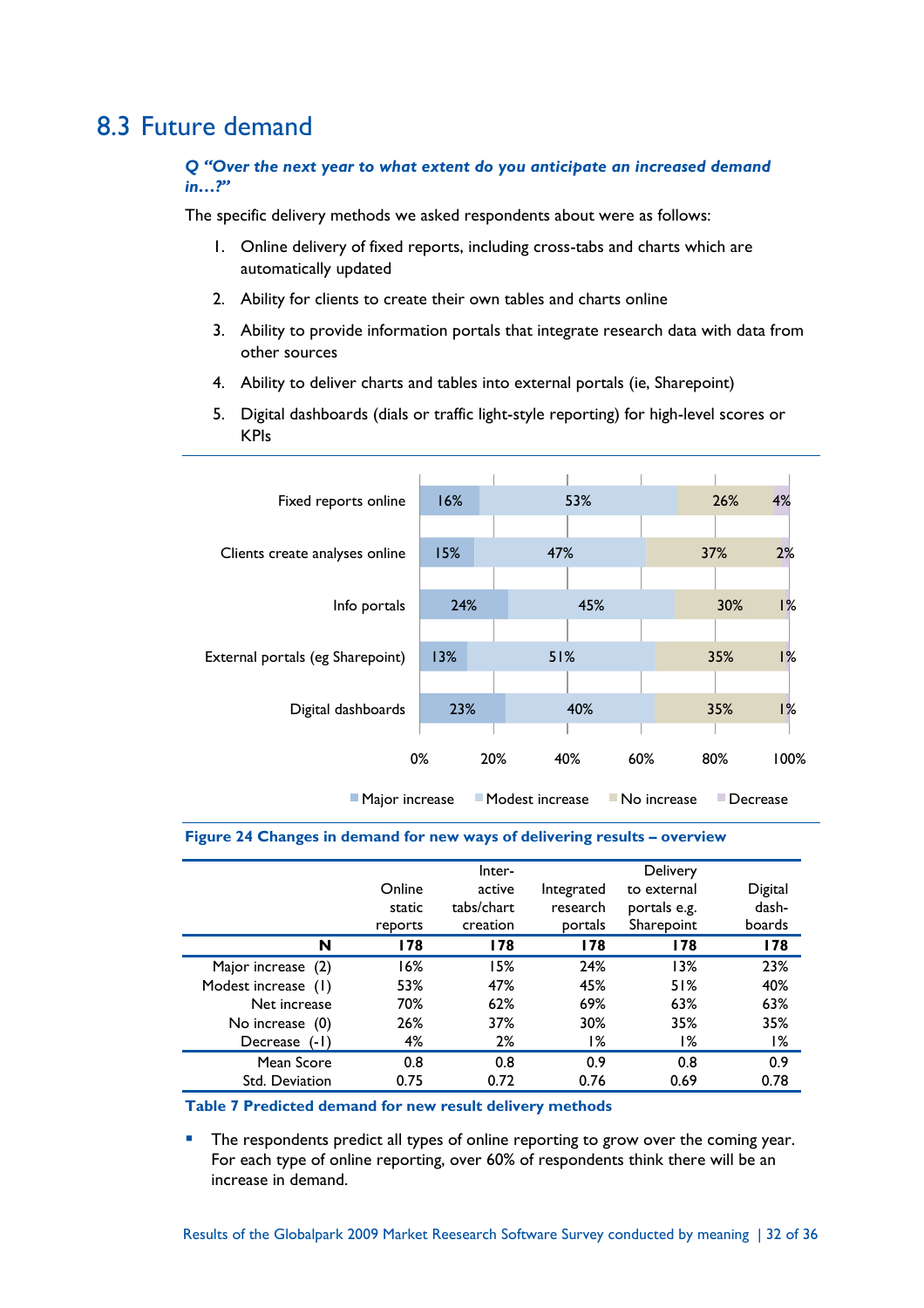- With each reporting method, between about a quarter and just over a third of respondents think there will be no change, but virtually none think there will be a decrease.
- There is little regional variation.
- Looking at company size (below), large companies expect a greater increase in demand than small and medium-sized companies in every area of online reporting. For example, 97% of large companies predict an increase in demand for external portals, whereas 55% of small companies predict this.
- It is also quite noticeable that the large companies are expecting the largest increase in demand in the most high-tech areas, such as portals, and the smallest increase in demand in the least technically demanding delivery methods, such as fixed online reports.

## 8.4 Future wishes for analysis and reporting tools



#### **Figure 25 Future wishes for analysis and reporting tools**

- The results in 2009 are very similar to those in 2008.
- 'Better tools to automate the production of charts and PowerPoint decks' is by far the most popular wish. Nearly one third of the respondents chose it as their top priority, and nearly two-thirds said that it is one of their wishes.
- 'Better online analytical tools that work in a web browser' is the second most popular wish, with nearly three out of ten (27%) choosing it as their main wish and six out of ten (60%) selecting it as one of their three wishes.
- 'Better desktop or PC-based analytical tools' and 'better tools to create information portals' are also a popular wishes in 2009, with 46% and 41% selecting these as one of their wishes, and 18% and 9% of respondents selecting them as their top priority.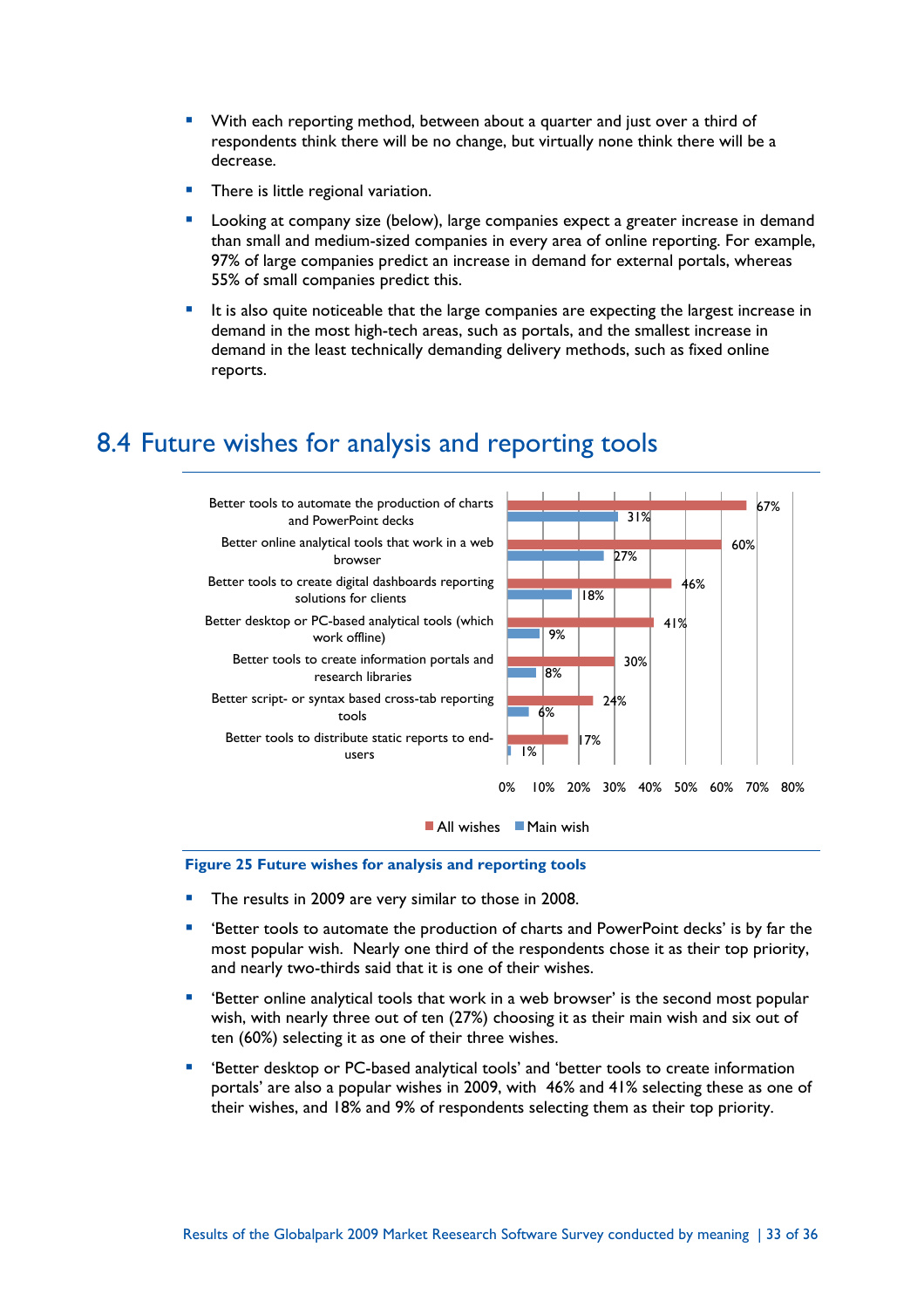

## 8.5 Variations in analysis and reporting practice

#### **Figure 26 Analysis and reporting practices by region and company size**

- Overall, the results have changed very little since 2007. There is possibly a gradual trend towards in-house data processing and away from external agencies, but it is too gradual a shift to be sure at this stage.
- **•** Data analysis is still predominantly carried out by specialists (58% overall), with inhouse accounting for most of that (51%) and bureau work the rest (7%).
- Though 33% of analysis is done by researchers themselves, it is much more common in small firms (43%) and less common in large companies (11%) – and this gap has widened since 2008. Large companies are far more likely to use in-house specialists for analysis and reporting (69%), compared with 43% at small companies.
- Practice varies little by region.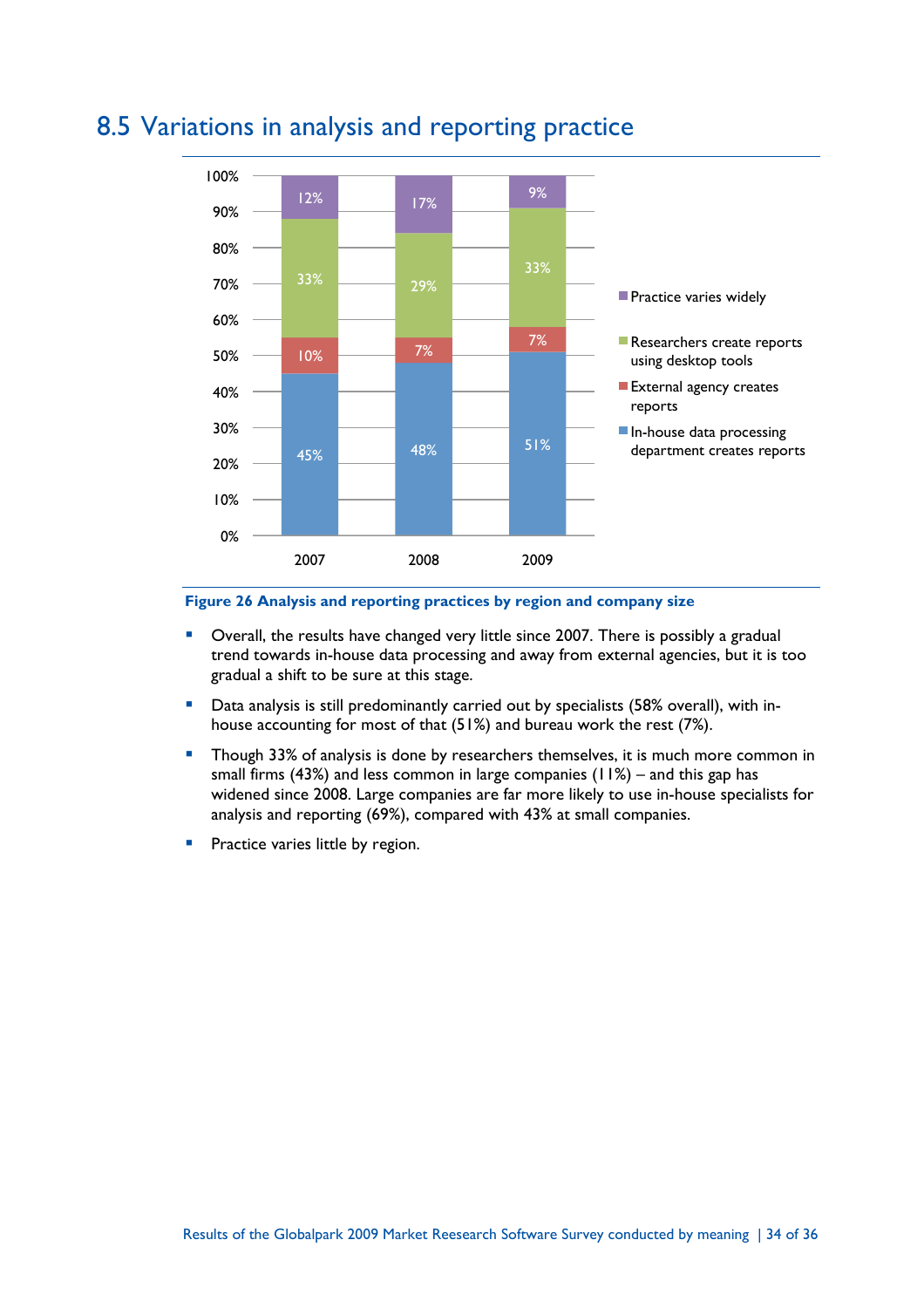# 9 **Analysis of sample**

## 9.1 Key demographics

The two principal demographics which we are using to profile the results are **company size** and **global region**, as these are the most influential on behaviour. We have used these to identify differences throughout this report, and we actively sampled using these demographics during the fieldwork in order to ensure they would be well balanced in the achieved sample.

Each region is well represented in relation to the number of research companies operating in those markets. However, there are only 31 respondents in Asia Pacific, so we therefore advise caution in interpreting some of the less emphatic differences between Asia Pacific companies and the others.

Company size is well distributed across the three global regions.

|               | Total |      | Small |      | Medium |      | Large |      |
|---------------|-------|------|-------|------|--------|------|-------|------|
| Total         | 188   | 100% | 96    | 100% | 52     | 100% |       | 100% |
| North America | 74    | 39%  | 35    | 36%  | 24     | 46%  | ۱4    | 38%  |
| Europe        | 83    | 44%  | 50    | 52%  |        | 33%  | ۱4    | 38%  |
| Asia Pacific  | 3١    | 16%  |       | 1%   |        | 21%  |       | 24%  |
|               |       |      |       |      |        |      |       |      |

**Table 8 Respondents by region and company size**

'Small' is intended to reveal the different needs of companies unlikely to have specialist inhouse technical staff. The smaller proportion of companies in the 'large' (or over \$25m turnover) category is only a reflection of the 'pyramid' that exists of company size, with a smaller number of large companies globally.

### 9.1.1 Countries Covered

31 countries are represented in the 2009 survey and are as listed below. This is more than in previous years.

We were very keen to ensure that our sample was geographically as representative as possible. To achieve this, we examined the turnover figures of the market research industry per country, as listed by ESOMAR<sup>1</sup>.

The survey was translated into French, German and Japanese.

<sup>1</sup> ESOMAR Global Market Research report, 2009.